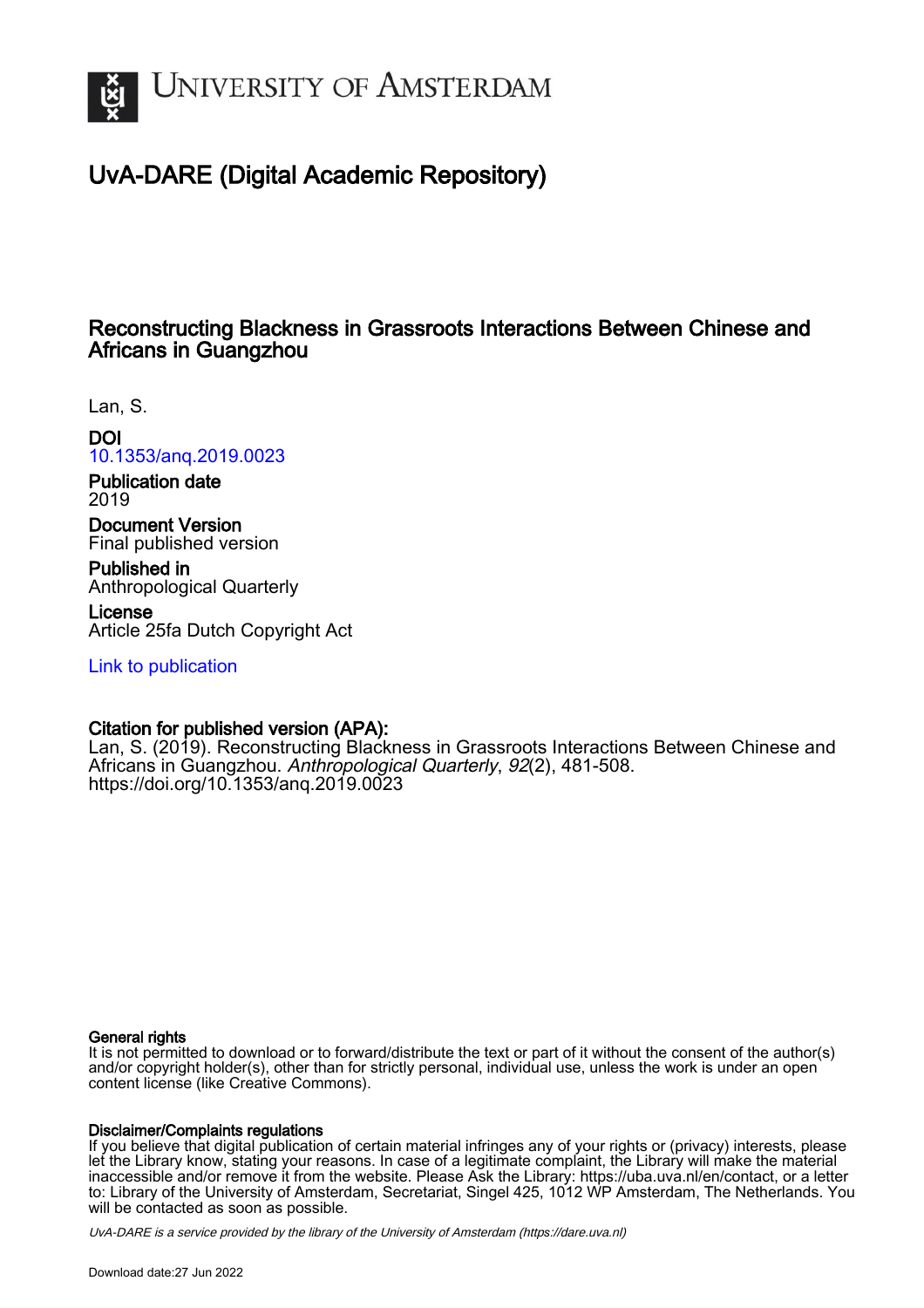# **Reconstructing Blackness in Grassroots Interactions Between Chinese and Africans in Guangzhou**

Shanshan Lan, *The University of Amsterdam*

#### ABSTRACT

*This article examines the racial implications of daily life interactions between African traders and rural-to-urban Chinese migrants in China's southern metropolis Guangzhou, due to a recent wave of African migration to China. Differing from previous generations of Africans in China who were mainly students from elite backgrounds, these new migrants consist of individual traders and small entrepreneurs who purchase cheap consumer goods in China and ship them back to Africa for sale. Despite language barriers and cultural differences, the two migrant groups share similar structural marginalization in urban China due to their non-resident or non-citizenship status. By focusing on these two underprivileged groups in urban China, this research foregrounds a grassroots interpretation of Sino/ African trade relations, which is largely absent from official propaganda. I argue that racial learning between non-elite Chinese and Africans is a bi-directional and interactive process, which may involve mutual stereotypes and racialization on both sides. However, Chinese migrants' shared structural marginalization with black Africans may also give rise to alternative constructions of blackness that move beyond the hegemonic black/ white binary. Due to the relative absence of whiteness and white privilege in grassroots Chinese/African interactions, the notion of white supremacy* 

Anthropological Quarterly, Vol. 92, No. 2, p. 481–508, ISSN 0003-5491. © 2019 by the Institute for Ethnographic Research (IFER) a part of The George Washington University. All rights reserved.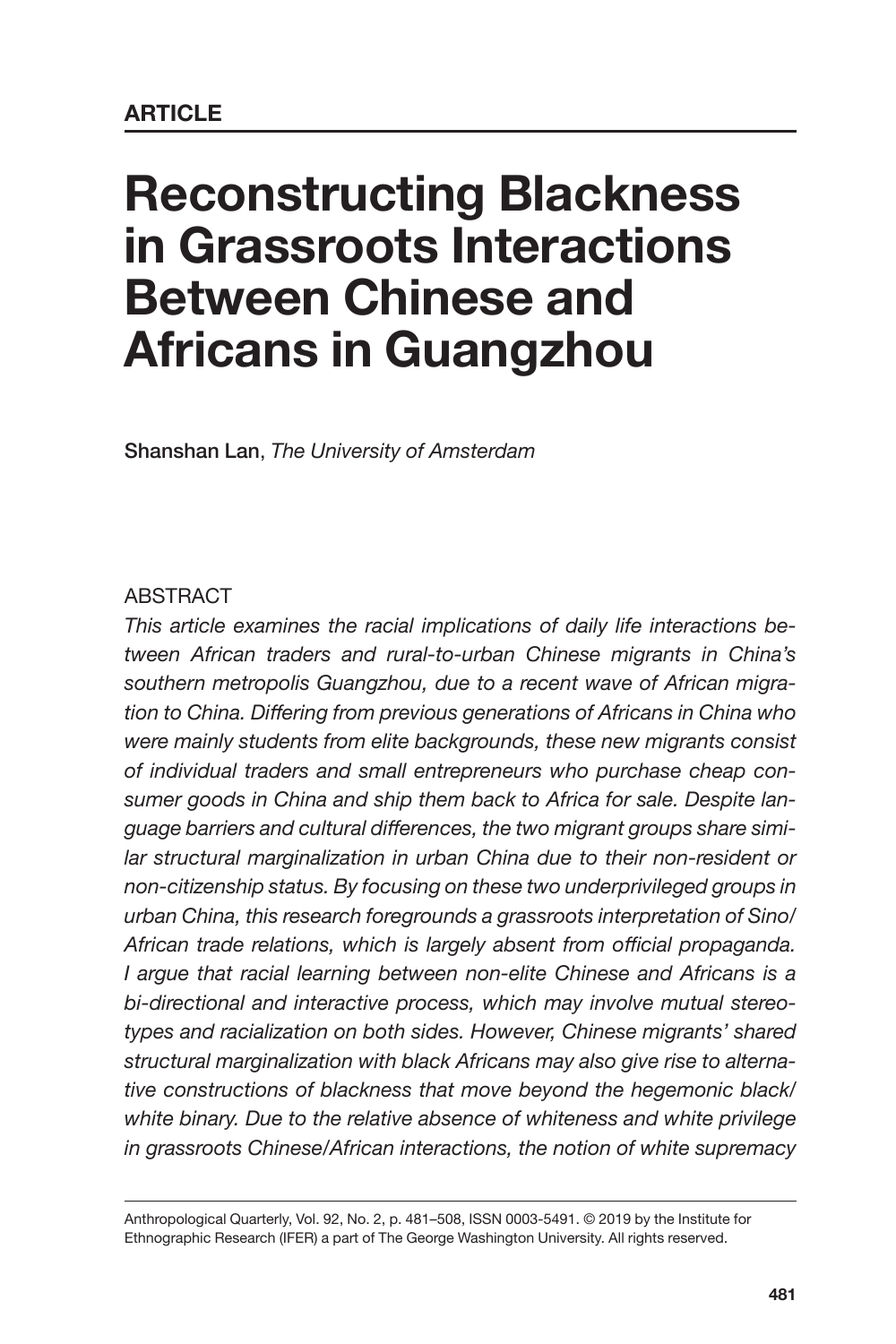*can be de-centered and replaced by multiple parameters for evaluating blackness, such as nationality, English proficiency, class and economic status, indigenous aesthetic values, religion, and cultural differences.*  [Keywords: Blackness, China, African diaspora, race, mutual racialization, grassroots interactions]

Guangzhou is the African city in China. Of all the places in China, we only feel at home in Guangzhou.

 *— Lydia, a 24-year-old undocumented trader from Cameroon*

In Beijing, I used to look at foreigners from afar but never had a chance talking to them. I never imagined that I can be in such close contact with foreigners now in Guangzhou.

 *— Tian, a 28-year-old migrant from Henan province* 

## **Introduction**

Youssef is a 40-year-old Chinese Muslim from Ningxia province. He and his wife Salimah run an outdoor supply shop in Guangzhou's Xiaobei market, where many Arab and African traders frequent. Youssef can speak Arabic fluently but he speaks little English. Salimah has been attending private English classes, but she can only speak a few short phrases in English. She communicates with African customers by using a calculator, hand gestures, and occasional English words such as "many many, same same, sample, factory, tomorrow, in stock, container, warehouse, carton," and so on. Between April and May 2012, I worked for two weeks as a volunteer English interpreter in Youssef's shop. The couple was aware of my background as a researcher, yet they considered it a win-win situation since they had been looking for an interpreter for quite some time.

I was chatting with Salimah one day when a middle-aged client from Cameroon walked in, followed by his agent, a Cameroonian student from a university in Guangzhou who can speak fluent Chinese. Salimah whispered to me, "This is the guy who stored his goods in our warehouse for nine months and never pick it up." She greeted the client in English, "Long time no see." The man replied, "No visa. Chinese do not give me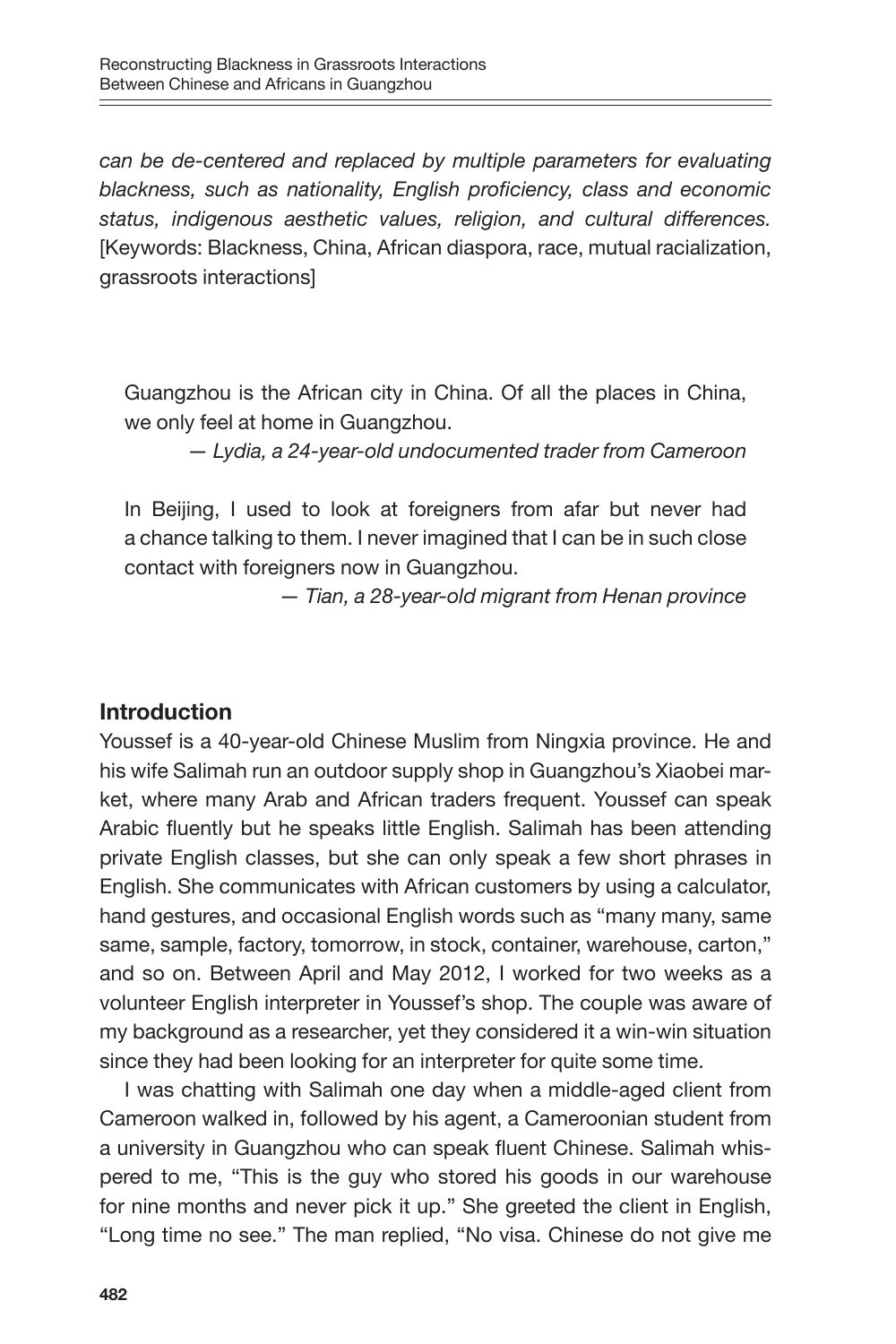visa." Salimah typed a number into the calculator, "You pay this amount for the goods, and you also need to pay 4,000 yuan for the warehouse." She spoke in Chinese and I did the interpretation. The man waved his hands fanatically, "I only have money for the goods, no money for the warehouse." Youssef was getting impatient, he asked me to tell the man, "If you do not pay the money, you can't get the goods. If you don't collect your goods, I will call the police." The client ignored Youssef's threat and started examining the samples on the shelf. He suddenly discovered something. He talked to Youssef through his agent, "This sample is not the one I wanted. I didn't ask for gold stars on the epaulette. I asked for silver stars. My government will not accept this color. We have changed government." Youssef became furious. He yelled to the man in Chinese, "We already confirmed everything with you before asking the factory to mass produce it. Now is too late. You have passed the deadline to collect the goods. Now I ask you to pay a penalty for breaking the contract."

What followed was a rather difficult situation: both sides were unhappy but refused to give in. Salimah blamed the agent for failing to notice the problem when confirming the order. The agent blamed Salimah for not following the order exactly. He tried in vain to find a picture of the original sample on his cellphone. Since Youssef recently renovated his shop, he could not find the original sample either. The client was complaining, saying that he could not accept the wrong goods. Finally, Youssef exploded and he said to the agent, "Tell him to shut up. I don't want to speak to him anymore." The agent refused to translate and he said to Youssef in Chinese, "You shouldn't talk like this. He is your customer and you should treat him politely." Being a smart business woman, Salimah gestured her husband to shut up and told the client, "Let's talk about it. If there is a problem, let's find the solution together." It took Salimah and the agent 30 minutes to figure out that there was a miscommunication between them. At that point, Salimah laughed and apologized to the client, "Sorry, I did not totally understand what you meant because my English is limited. My husband is a quick-tempered man, but he is a good person. Hope you will not be offended." The client also laughed, "No, no, we are still friends. I want to do business with you. It's just the visa problem." After another 20 minutes of negotiation, the two sides reached a compromise: the client would pay for half of the warehouse fee and the couple would ask the factory to replace the gold stars with silver ones. Youssef was still unhappy, but he kept silent and allowed his wife to handle the situation. After the two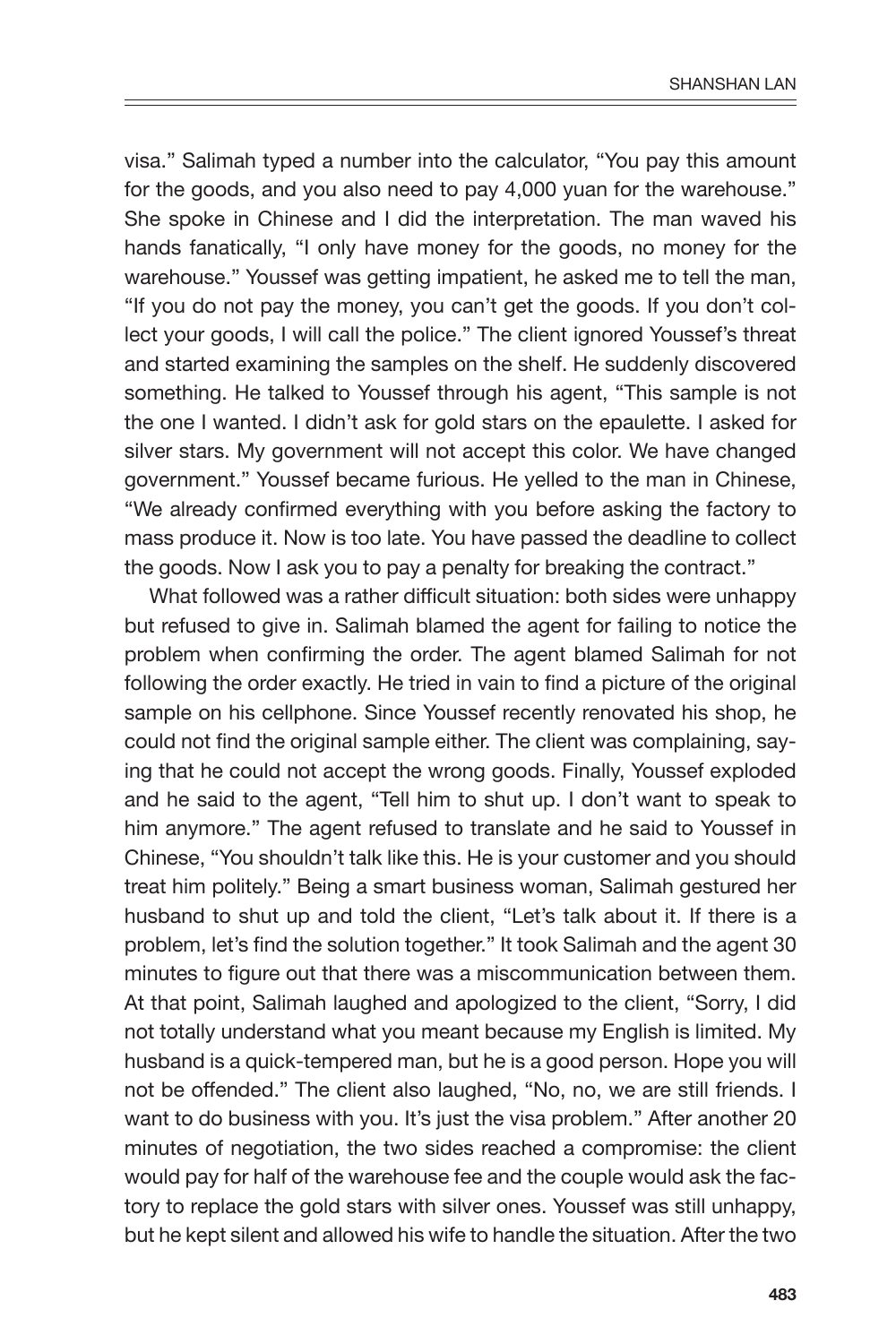Africans left, he said to me, "You cannot trust these blacks. They never keep their promises."1

The drama in Youssef's shop highlights the open-ended and negotiated nature of grassroots encounters between Chinese and Africans, which are largely facilitated by the expansion of Sino/African informal trade relations. Despite the presence of two interpreters, Youssef and his Cameroonian client still experienced a communication breakdown. This demonstrates that in addition to the language barrier, cultural misunderstandings and racialized stereotypes may also play important roles in impacting grassroots Chinese/African business interactions. While Youssef's rudeness towards the client betrayed his biased view of black Africans as tricky and untrustworthy, Salimah's exceptional patience and skills in resolving the dispute also showed the couple's practical concerns to complete the transaction successfully. Furthermore, the Cameroonian client's complaints about China's visa policy pointed to important structural constraints mediating issues of credibility and trust among Chinese and African petty traders. Based on ethnographic fieldwork in Guangzhou's Xiaobei and Sanyuanli markets, this article examines the contradictions and nuances in mutual racial learning between African traders and rural-to-urban Chinese migrants in various informal trade spaces in Guangzhou.<sup>2</sup> By focusing on these two marginalized groups in urban China, this research foregrounds a grassroots interpretation of Sino/African relations, which is largely absent from official propaganda. Specifically, I am interested in how non-elite Chinese develop their knowledge about blackness and in what ways such knowledge conforms to, contradicts, or challenges hegemonic discourses such as Sino/African friendship and white supremacy.3

## **Guangzhou as a Contact Zone**

The presence of African traders in Guangzhou can be traced back to the 1990s. Some scholars note that the earliest African traders arrived from Hong Kong (Bork-Hüffer et al. 2014). Others mentioned the 1997 Asian Financial Crisis as a major factor for pushing Africans to explore the China market (Bodomo 2012). Differing from previous generations of African migrants who were mainly students from elite backgrounds, this recent wave represents what scholars call "globalization from below" (Mathews and Vega 2012). The majority of them are individual traders and small entrepreneurs who purchase cheap consumer goods in China and ship them back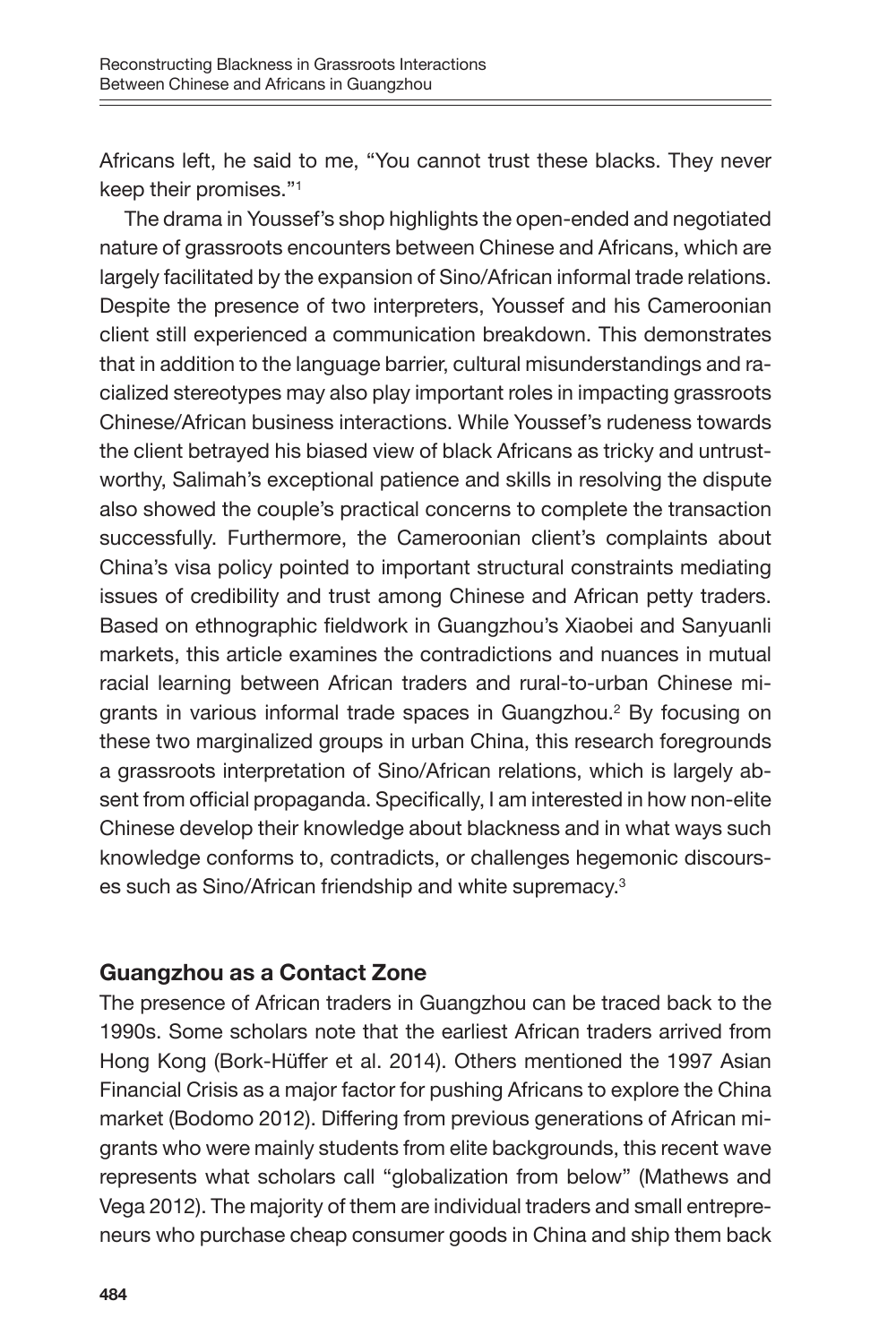to Africa for sale. As the capital of Guangdong Province, Guangzhou has a rich history of foreign trade and exchange. Since its inauguration in 1957, the Canton Fair (renamed the Annual China Import and Export Fair in 2007) has attracted merchants from all over the world. Guangzhou became a popular destination for Africans because of its warm weather, religious diversity, and relatively tolerant political and economic settings. There are no available government statistics on the exact number of Africans in Guangzhou. According to some scholarly estimates, the number is probably around 20,000 (Li, Ma, and Xue 2009; Haugen 2012). The African population in Guangzhou is extremely diverse and almost every country in Africa is represented, with a majority consisting of male traders from West Africa (Bodomo 2012, Huynh 2016). Africans can be commonly found in two major areas in the city: Xiaobei, where most of the French speaking Muslims gather, and Sanyuanli, where most of the English speaking Christians frequent. The division between the two is not clear cut. In reality, there is a constant flow of people and goods from one area to another.

As one of the first cities to benefit from China's open-door policy, Guangzhou is not only a popular destination for international migrants, but for internal migrants from rural China. Taking advantage of the city's thriving export-oriented market economy, Chinese migrant workers and petty entrepreneurs tend to congregate in Guangzhou's several big wholesale markets, providing various trade or trade-related services to international traders. Despite language barriers and cultural differences, the two groups share similar structural marginalization in urban China due to their non*hukou* or non-citizenship status.4 Not only are they cut off from the state support system due to their outsiders' status, they are also subjected to various state rules and regulations due to their concentration in the informal economy for job or business opportunities. Recent scholarship in migration studies challenges the division between internal and international migration as two separate fields of study (Hickey and Yeoh 2016, King and Skeldon 2010). This research proposes to treat Guangzhou as a contact zone where China's internal migration intersects with international migration. The notion of contact zone attends to the dynamic and fluid nature of the Chinese and African communities and highlights the production of new geographical and social spaces for cross-cultural business interactions at the grassroots level.

Existing literature on African diaspora usually focuses on black experiences in Europe and North America, due to the historical legacy of the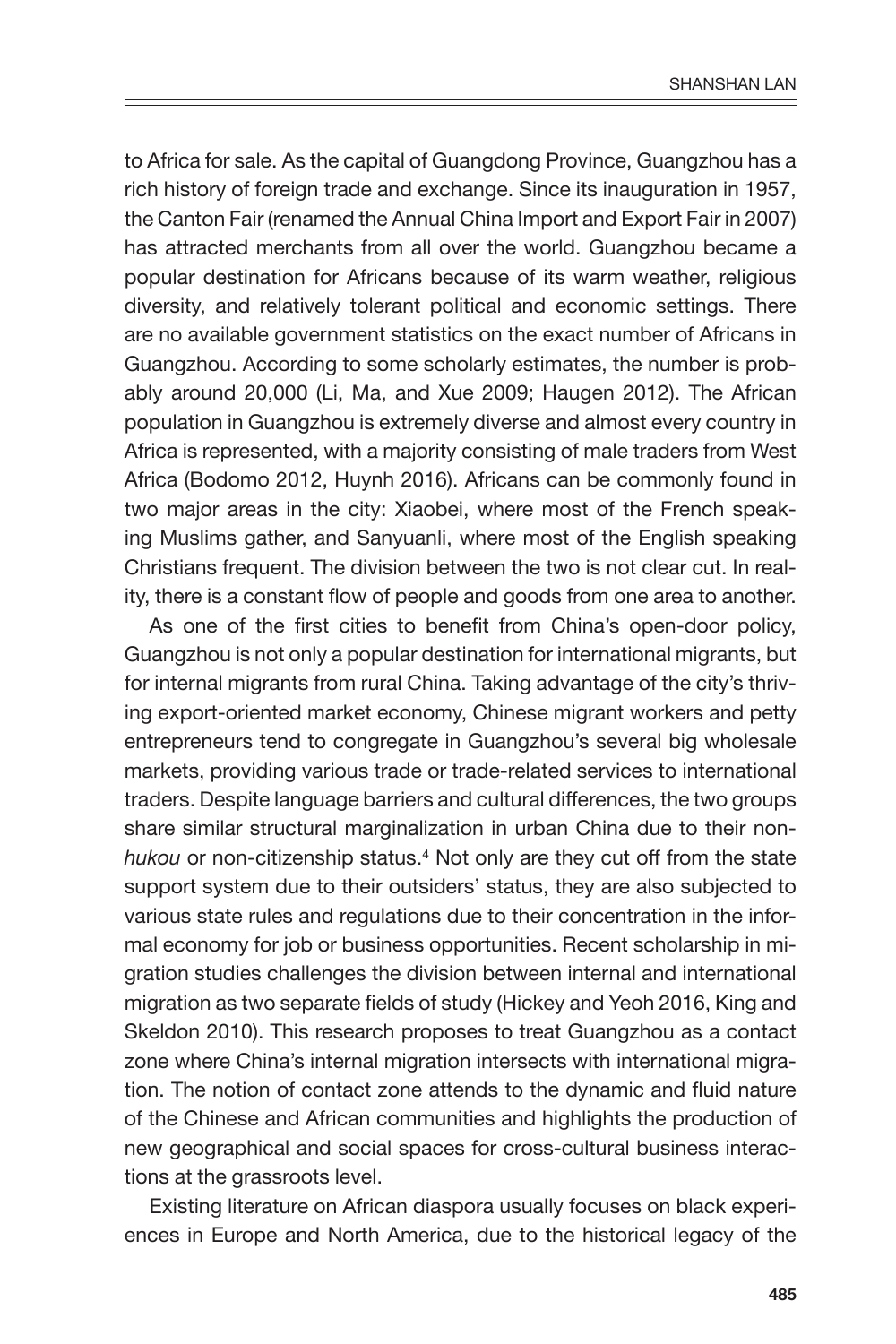transatlantic slave trade (Gilroy 1992). However, recent scholarship begins to challenge this homogenization of the African diaspora by drawing attention to comparative studies of black diaspora experiences in different parts of the world (Patterson and Kelley 2000, Zeleza 2005). China offers a compelling case study for the African diaspora in East Asia because of its unique position as a historical ally of many African countries in their anticolonial, anti-racist struggles, and its recent transformation into a world economic power. As an example of South-South migration, the African diaspora in China is mediated by changing political and economic relations between China and many African countries. From Mao's political agenda of Third World Alliance in the 1950s to the tremendous growth of Sino/African trade in recent years, the discourse of Sino/African friendship has dominated official Chinese propaganda and has rendered African migration to China a politically sensitive issue (Strauss 2009). However, with the spread of Western racial ideology in China and the increasing diversification of the immigrant population in the country, the official rhetoric of Sino/African friendship can no longer reflect the complexities in the current African diaspora experiences in South China.

## **Blackness and Multiple Chinese Gazes**

Existing literature on race in China is generally divided into two camps. The first holds that the discourse of race and racism has a long history in Chinese culture (Dikötter 1992, Jacques 2009, Johnson 2007), while the second emphasizes distinctions between traditional Chinese ways of constructing difference and the Western pseudo-scientific notion of race (Ho 1985, Jenner 2001, Stafford 1993). This division reflects both the pluralization of racial meanings in different cultural contexts and the danger of reifying a Western-centered notion of race and racism in a non-Western society. Taking into account the transnational flow of racial knowledge, Stam and Shohat note that in comparative studies of racism in different cultural contexts, the "which is worse?" question is the wrong question. They argue, "the globalized era of asymmetrical interdependencies requires a heightened sense of the (partially regulated) flow of ideas, of crisscrossing messages and multidirectional but still power-inflected channels of exchange, where nations and states are not necessarily coterminous" (2012:295). Various scholars have noted that international migration involves not only the movement of people across borders, but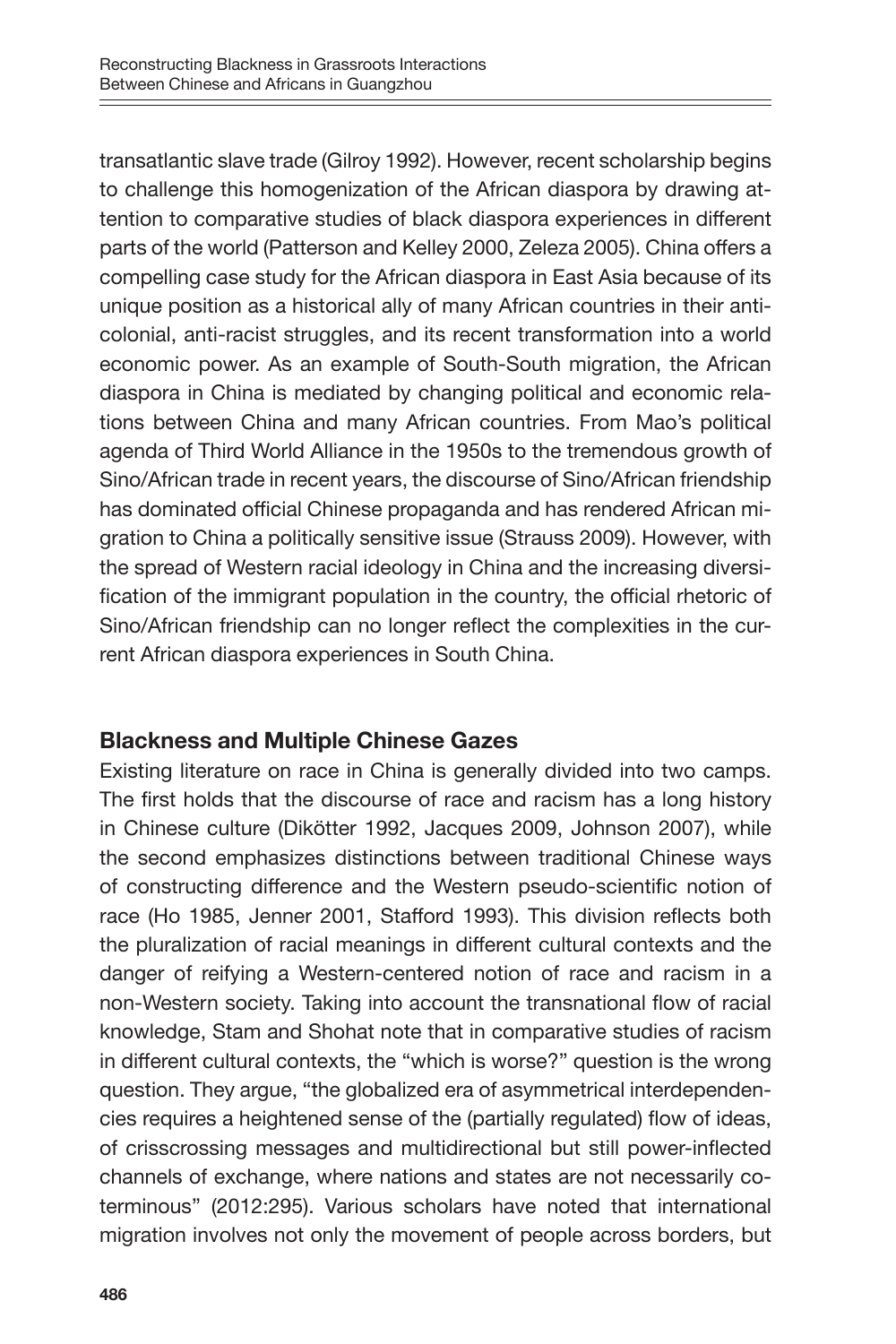the accumulation and circulation of racial knowledge in different cultural contexts (De Genova 2005, Guridy 2010, Kim 2008). The convergence of internal and international migration in Guangzhou provides an ideal milieu to study the intersection of the global and the local in terms of racial knowledge production.

In his study of the construction of Afro-Jamaican blackness in Japan, Sterling notes Asia's "disconnection from discussions about blackness in the modern world" due to the absence of large numbers of people of African descent within its borders and "its location outside the primary circuits of the Atlantic and Arab slave trades" (2010:37, 41). However, the situation has changed now with the phenomenal increase in China/Africa trade relations and extensive media reports of recent African migration to South China. To a certain extent, the new African diaspora in China, together with China's expanding influence in Africa, has repositioned Asia as an emerging site in the global debate about blackness. Echoing scholars who note the fluid and malleable representations of blackness in different geographical, historical, and social contexts (Rhodes 2007, Sterling 2010, Frazier 2014), this research suggests that the construction of blackness in contemporary China is a transnational and interactive process, which involves the circulation, re-articulation, and contestation of global racial ideologies in local contexts. Authors like Du Bois (1965) and Fanon (1967) have noted the importance of the white gaze in creating a double consciousness among blacks in the historical context of slavery, colonialism, and white domination. In the China context, it is the co-existence of the Chinese and white gazes, which helps define blackness as a racialized identity.

In their study of racialization in teaching English to speakers of other languages (TESOL), Kubota and Lin (2006) draw attention to epistemological racism, which attends to the unequal power relations between the West and the Rest in terms of racial knowledge production. Due to the spread of Western racial ideology in China, the white gaze has played an important role in mediating elite Chinese perception of black Africans. This is reflected by the prevalence of the "black threat" narrative in popular Chinese media (Lan 2017). However, the heterogeneity in the Chinese population and their variant levels of contact with black Africans also give rise to multiple Chinese gazes, which may not necessarily conform to the white gaze. Instead of being defined purely in relation to whiteness, blackness may take on multiple meanings through African migrants' encounters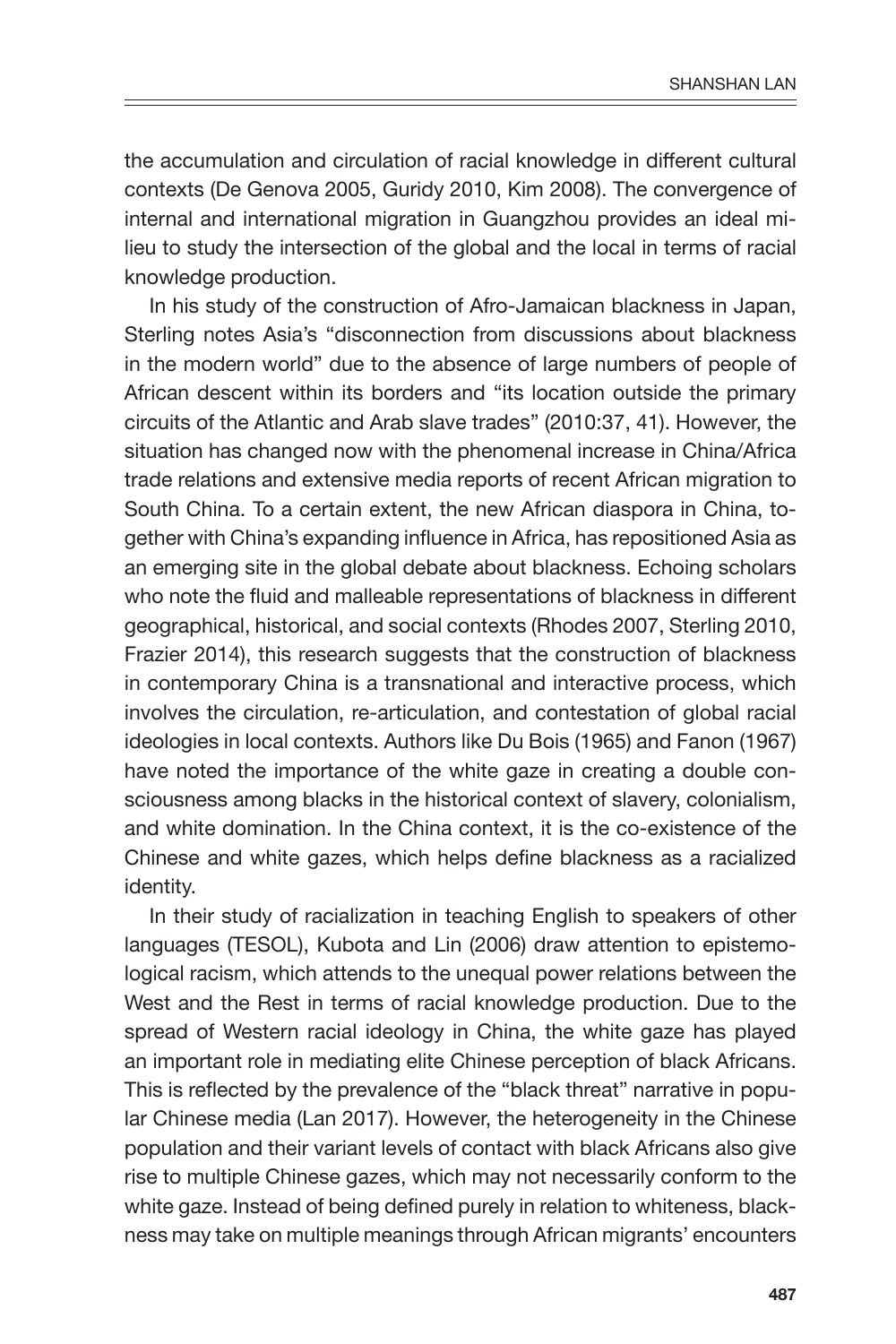with distinct groups of Chinese. Existing literature on Afro-Asian connections mainly focuses on elite exchanges in the political/ideological realm and fusions in popular culture (Frazier 2014, Mullen 2004, Prashad 2001, Raphael-Hernandez and Steen 2006). This research examines daily life interactions between Africans and Chinese from non-elite backgrounds in various informal trade spaces in Guangzhou. I argue that Afro-Chinese encounters at the grassroots level not only help reveal the negotiated process of mutual racial learning, but promise to subvert hegemonic discourses such as Sino/African friendship and white supremacy in subtle ways.

One important distinction of racial learning among non-elite Chinese is its open-ended nature. Due to their provincial, rural backgrounds and relatively less exposure to cosmopolitan values, Chinese migrants may be prejudiced against black Africans upon initial contact. However, their relative lack of exposure to Western racial ideology also renders them more open and receptive to multiple and shifting constructions of blackness. For example, Chinese migrant workers' fear or fascination with blackness may be attributed to curiosity and lack of contact with blacks, rather than internalization of Western racial ideology (cf. Sterling 2011). Moreover, since grassroots Chinese gaze does not command similar hegemonic power as the white gaze, Africans migrants can resist, negotiate, and return the gaze by strategically engaging with different groups of Chinese in different contexts. One major finding of this research is that racial learning between non-elite Chinese and Africans is a bi-directional and interactive process, which may involve mutual stereotypes and racialization on both sides.

The data for this research was gathered between April 2012 and June 2014 through archival research (government legal documents, Chinese language newspapers and journals) and participant observation in the African markets in Guangzhou. With the support of several Chinese and African research assistants, the author conducted over 50 open-ended interviews with Africans from different countries. The team also interviewed 40 Chinese who had various levels of interaction with Africans. Their backgrounds include real estate agents, small business owners, government officials, migrant workers, and wives of African men. From July to August 2013, the author made a three-week research trip to Lagos, Nigeria to conduct informal interviews with Nigerian traders who had been deported from China and Chinese women who followed their Nigerian husbands to live in Lagos.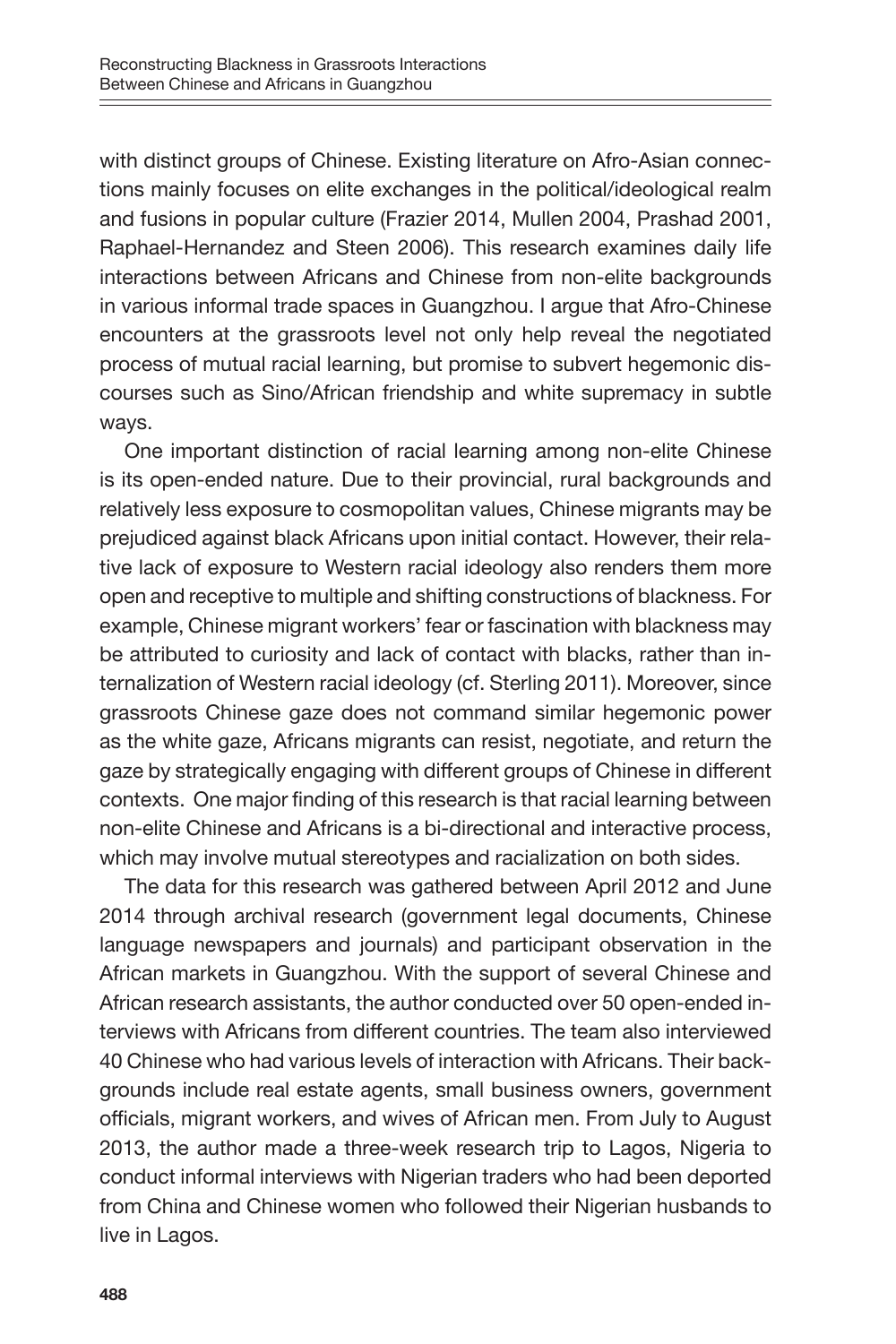#### **Racialization of Black Africans in the Chinese Media**

China's reform and open door policy since the 1980s not only brought in foreign direct investment, but facilitated the spread of Western racial ideology in the country. Since the majority of the foreigners in China in the 1980s and 1990s were white-skinned Westerners who came as investors or top administrative personnel in multinational corporations, these foreigners were generally considered as the embodiment of wealth and prestige in popular Chinese eyes. According to Lufrano (1994), many Chinese intellectuals understood the world according to an international racial hierarchy, with industrial nations at the top, Third World countries at the bottom, and China somewhere in between. Existing literature on Chinese attitudes towards black Africans mainly focus on elite perspectives. Based on Internet debates on Chinese aid to Africa, Cheng (2011) notes the emergence of cyber racism among Chinese with working experiences in Africa. In the web blogs of Liu Zhirong, a French-educated businessman with ten years of experience working in Africa, Africans were constructed as racially inferior to Chinese and unworthy of Chinese aid due to their greedy nature and their discrimination against Chinese in Africa. Based on online data between 2006 and 2008, Shen (2009) identifies a paradox in Chinese perceptions of China's re-entry into Africa. On the one hand, Africans were constructed as inferior Chinese partners and low priority financial recipients. On the other hand, the Chinese state's continuous aid to Africa (on a reduced scale) was considered necessary in order to boost the image of a benevolent China to the world. Both authors rely heavily on elite Chinese perspectives and fail to reflect on the influence of Western racial ideology in shaping elite constructions of African "inferiority" in Chinese cyber space.

Since the recent African migration to South China is a relatively new phenomenon, interactions between Africans and the local Chinese society are largely restricted to various spaces of trade in urban China. The general Chinese public obtains their knowledge about Africans mainly from secondary sources. In a 2006 survey conducted by *China Youth Daily*, the official organ of the Communist Youth League, and Sina.com, the biggest Chinese Internet news portal, 71.7 percent of the 5,119 respondents reported that they knew very little about Africa, while 42.5 percent reported getting their knowledge about Africa from film, TV, newspaper, and the Internet (Li and Rønning 2013). In the Guangzhou context, Africans are identified primarily by their black skin color, not by their country of origin,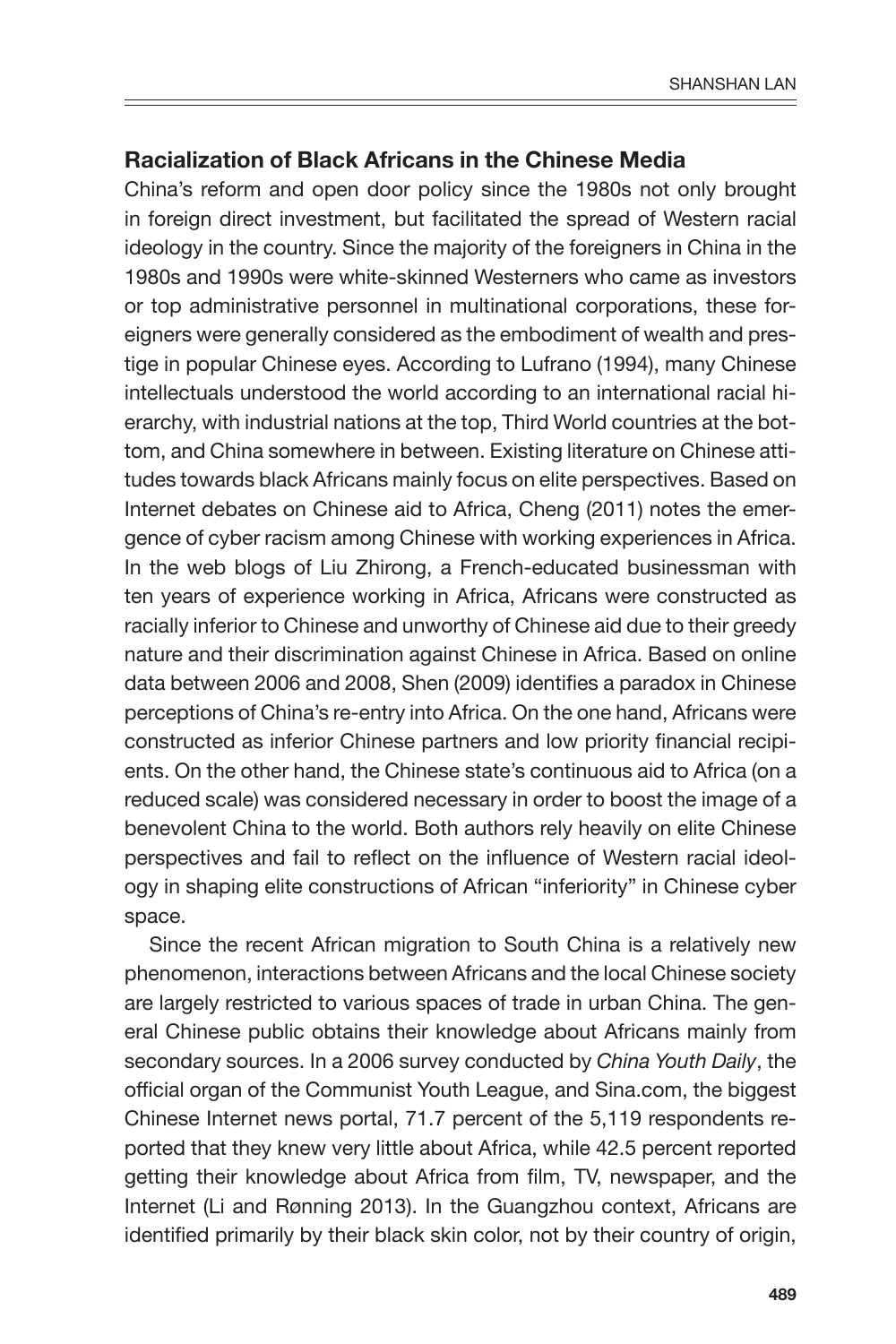language, or religious belief. The Chinese term *heiren* (black person) is often used, in both popular media and daily life settings, as a generic term to refer to Africans from diverse backgrounds. Because of this conflation of black and African identities, popular Chinese perceptions of Africans tend to be rather homogenous, and oftentimes tainted with negative stereotypes. For example, the Cantonese term *hakgwai* (literally meaning black devil or ghost) is sometimes used by local Cantonese and migrant workers from other parts of China, in a derogatory sense to show contempt for African migrants.<sup>5</sup>

Scholars have noted the key role of the local media in constructing a negative image of Africans as guilty of illegal immigration, drug dealing, sex offense, and the spread of AIDS (Li et al. 2009). The media production of the "black threat" was achieved in several ways. First is the exaggeration of the number of undocumented Africans in the city. In 2007, a report in *Guangzhou Daily* claimed that there were 200,000 Africans in the city and only about 20,000 were officially registered with the government (Ke and Du 2007).<sup>6</sup> Since then, the number 200,000 has been frequently quoted by news reporters and individual Chinese as the most popular estimate of the African population in Guangzhou. The "black threat" discourse was also highlighted by the demonization of black masculinity over the Internet. The *Guangzhou Daily* report ended up being reposted on different websites, but with a more sensational title, "There are 200,000 blacks in Guangzhou and rape cases committed by blacks have been rapidly rising."<sup>7</sup> Racist comments such as the black invasion, the 57th ethnic group in China, and the AIDS threat can be found among Chinese netizens from different parts of China (Cheng 2011).<sup>8</sup> The criminalization of Africans as drug dealers in popular media also played an important role in the racialization of black identity in Guangzhou. Although several groups of foreigners are involved in drug-related crimes in the city—Southeast Asians, Middle-Easterners, and overseas Chinese—Africans are often singled out as the most visible group (Liao and Du 2011, Qiu 2011).

The Chinese state's attitudes towards the recent African migration to China are mixed. On the one hand, official media still upholds the rhetoric of Sino-African friendship and is generally silent on the topic of anti-black racism. On the other hand, the state is also using South China as an experimental field to test new measures of immigration control. At the local state level, the influx of Africans to Guangzhou was first considered a positive stimulus to the city's economy (Li et al. 2012). However, as media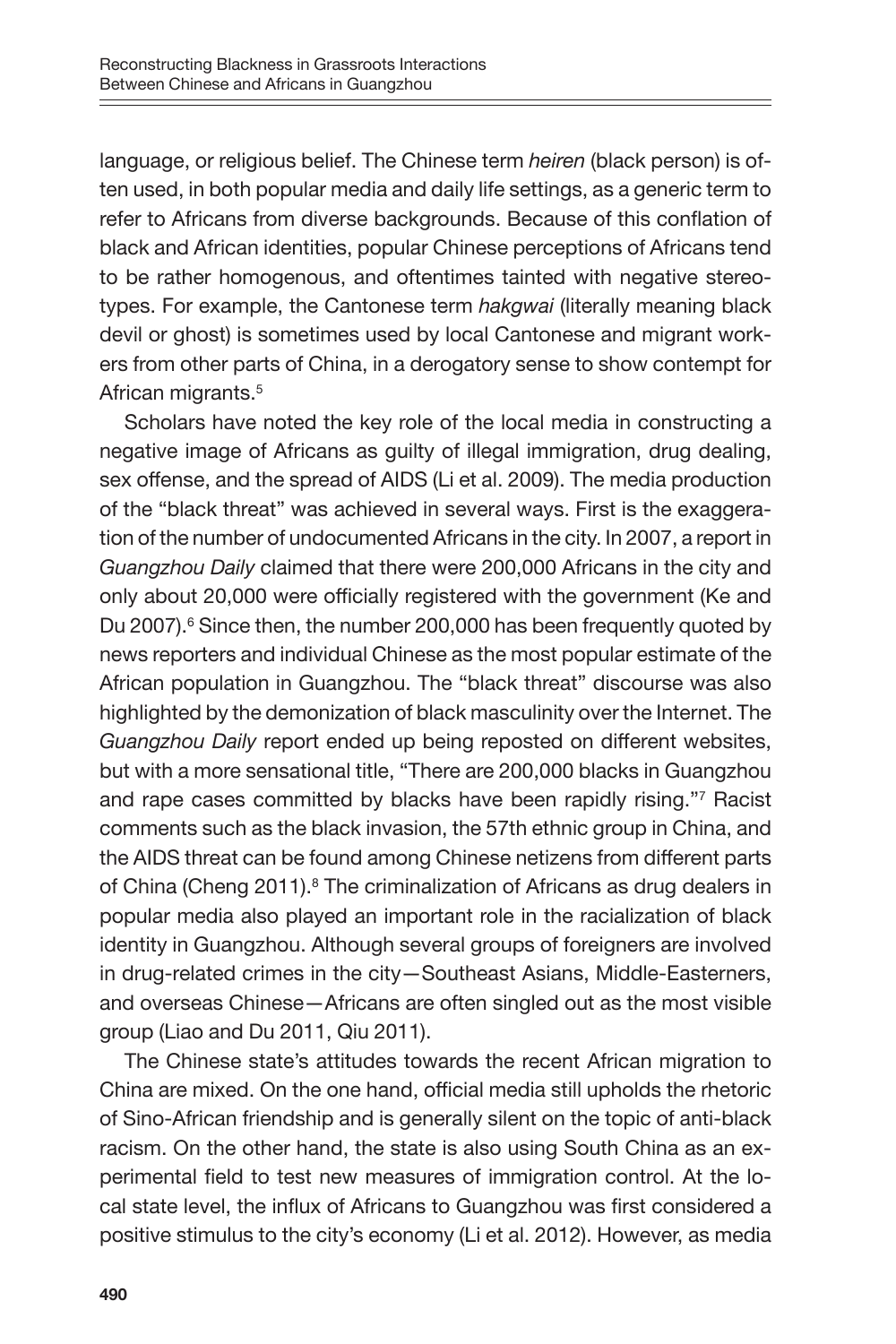reports of "black-related crimes" increased, African migrants soon became the target of the local government's anti-illegal immigrant campaign. In August 2008, the Guangzhou government announced that foreigners would be included in the "floating population" category and were subjected to the rules and regulations for its management (Ju 2008). On May 1, 2011, the *Interim Provisions of Guangdong Province on Administration of and Services to Aliens* came into effect. This was the first piece of local government-level legislation in China concerning the administration of foreigners. Designed to specifically target undocumented migrants in Guangdong province, the law promoted a reward and punishment scheme by encouraging ordinary Chinese to report undocumented foreigners to local authorities. It also expanded the power of the police to stop foreigners for passport and visa verification. Based on my observations, Africans are more likely to be stopped by the police for passport check and they are the most vulnerable group in the local state's campaign for immigration control (Lan 2015).

#### **Grassroots Perceptions of Blackness**

While the Chinese media representation of black Africans is marked by the co-existence of the "black threat" narrative and the Sino-African friendship discourse, two major themes are notably absent. One is the contribution of African migrants to Chinese economy, and the other is daily life interactions between grassroots Chinese and African traders. It must be noted that grassroots perceptions of blackness are not entirely immune to the influence of popular media and Western racial ideology. Negative business encounters with black Africans may end up perpetuating racial stereotypes and anti-black racism at the personal level. However, there are significant distinctions between the "black threat" narrative, which largely reproduces the stigmatization of blackness in Western racial ideology, and the racialization of black Africans as dishonest and untrustworthy clients by Chinese migrants like Youssef. Without romanticizing Sino-African trade relations at the grassroots level, I want to identify two different types of racialization based on their divergent sources of racial learning: presumptive racialization and interactive racialization. The former is mainly based on secondary knowledge, which constitutes a mixture of Western construction of black inferiority and indigenous concepts of color-based prejudice. The latter is based on daily life interactions, which can be at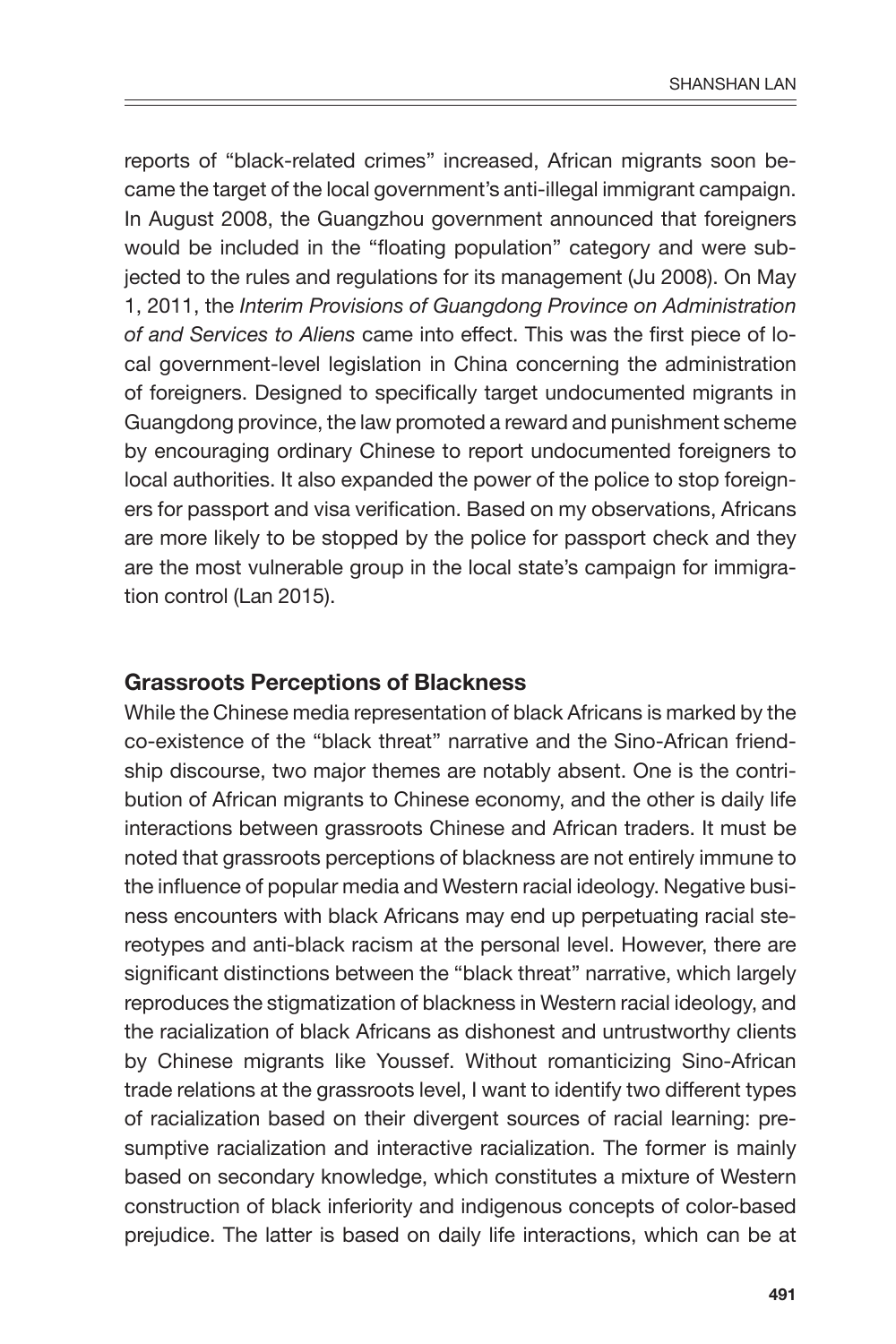times highly idiosyncratic and fraught with tensions, yet can also give rise to multiple and shifting constructions of blackness due to the contested and negotiated nature of intergroup relations.

# **Of Skin Color and Body Odor**

In his discussion of literary representation of encounters between Japanese and Jamaicans in Jamaica, Sterling notes that Afro-Jamaican blackness is rendered as "an intensely felt difference that invades Japanese senses and sensibilities" (2011:62). Similar reactions can be observed among some Chinese migrants, who generally had little contact with black Africans before moving to Guangzhou. A female porter in her 40s who is from Henan province told me, "When I first saw a black person in Xiaobei, I was a little scared. How can a person be so black like that? Now I get used to it. Some of the blacks are quite generous. They give me ten yuan for one delivery trip. Some are really stingy. They only gave me five yuan. It depends."This woman's testimony shows that fear of blacks often exists at the initial stage of contact, yet it may gradually disappear due to frequent encounters with Africans on a daily basis. For rural migrants who had never been exposed to black Africans before, ignorance usually plays a big role in explaining their curiosity and fascination with blackness. Kevin, a 28-yearold undocumented Nigerian, told me the following story, "Once I went to a warehouse with my friend and his finger got cut. A Chinese working there said, 'Hey, your blood is the same color as ours. I thought since your skin is black, your blood must be black as well.' Then I realized how ignorant some Chinese can be." Due to the influence of traditional Chinese aesthetic values, which favor light skin over dark skin, some Chinese migrants attribute Africans' black skin color to their lack of good personal hygiene. A few of my African informants even encountered Chinese who tried to rub their skin to see if the black color would come off.

Due to the Chinese obsession with black skin color, most of my African informants experienced a heightened awareness of being black after their arrival in China. Because Kevin's skin tone is lighter than some of his fellow Nigerians, he often gets questions like, "Is your mama Chinese? Why is your skin color different from others?" Kevin told me that he was very unhappy with such questions. He said, "Chinese care a lot about one's skin color. They think white people are beautiful and black people are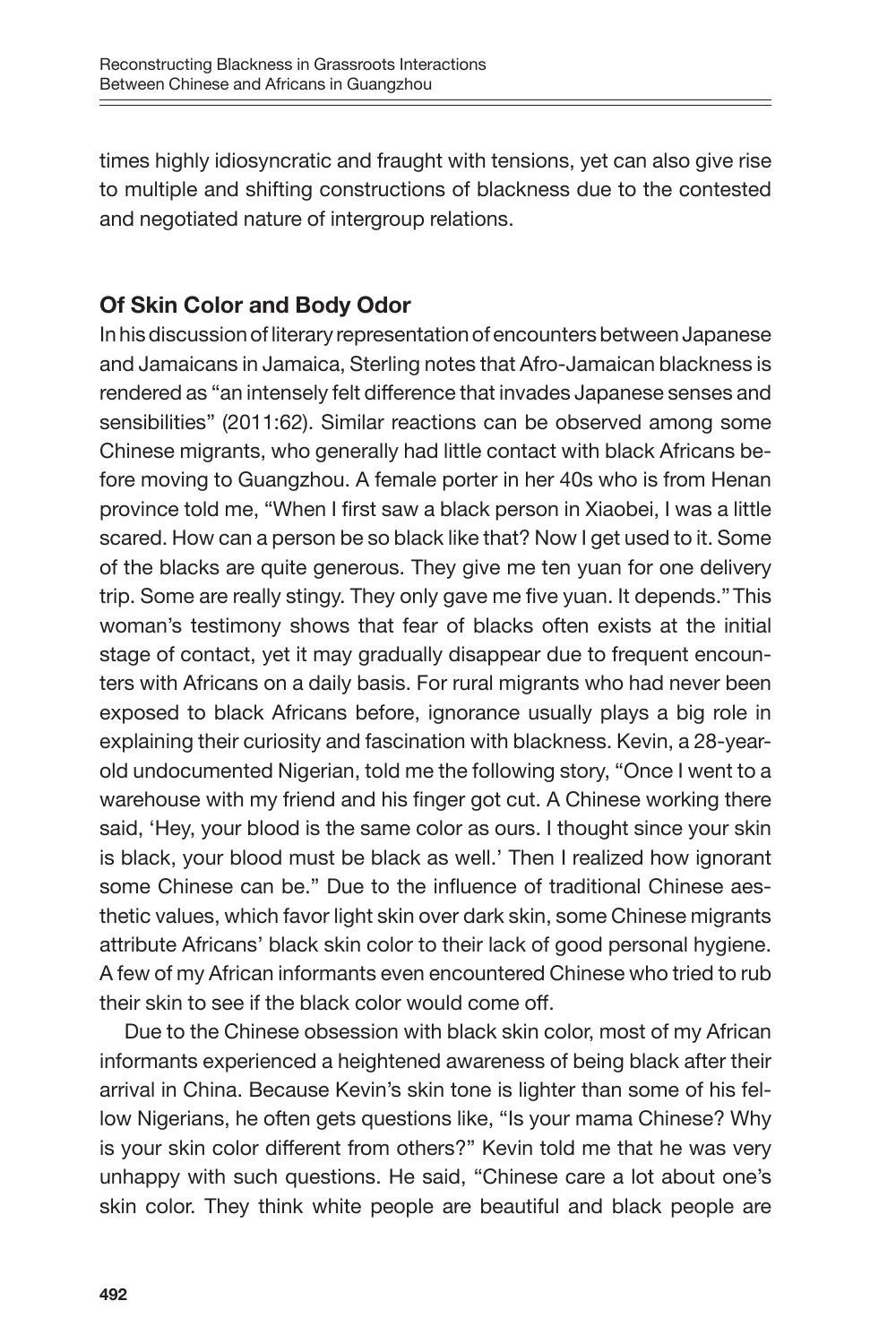ugly. Because I have brown skin, they think my mama is Chinese. I usually tell them: do you think you Chinese are the only white people in the world? There are white people in Africa too. There are also white people in Europe. In my country, we have people of different skin tones and we have mixed-blood people as well."<sup>9</sup> Kevin's testimony points to the interactive nature of racial learning between non-elite Chinese and Africans. By educating his Chinese interlocutors about the diversity of skin tones in the world, Kevin was contesting the homogenization of black identity in popular Chinese perceptions. Like Kevin, most of my African informants consider Chinese people as white even though none of the Chinese migrants I met identify themselves as white. In parallel to this conflation of "Chinese" and "whites" by African traders, there is also the conflation of "blacks" and "foreigners" by many Chinese migrants. In grassroots Chinese eyes, corporeal blackness is viewed as an otherness not so much because of its racial inferiority, but due to its exotic, foreign, and unknown nature (in the sense that it does not conform to traditional Chinese standards of beauty).

In his study of representation of blacks in Japan, Russell (1991:5) makes a distinction between blackness as an indigenous cultural construct and blackness as a racialized concept derived from Western ethnocentrism and cultural hegemony. In a similar vein, I argue that traditional Chinese aesthetic values which favor light skin color cannot be confused with hegemonic discourses of white supremacy from the West. Some Chinese migrants' obsessions with black skin color may originate from curiosity, fascination, and ignorance and they do not command similar hegemonic power as the white gaze. Scholars on US immigration history have noted that working class whites tend to exhibit more racist behaviors against African Americans because the symbolic privilege of whiteness functions as a compensation for their structural marginalization (Roediger 1991, Roediger and Barrett 2004). In the Guangzhou case, Chinese migrants' lack of identification with white privilege and their mutually dependent economic relations with Africans have significantly compromised colorbased prejudice. To a certain extent, African migrants' black skin color, coupled with language barriers and cultural misunderstandings in daily interactions, often serves to reinforce their "foreigner" status, i.e., people who come from a foreign land and who look and behave differently from Chinese. It must be noted that in the Chinese context, the term "foreigner" often indicates wealth and privilege rather than stigmatization or inferiority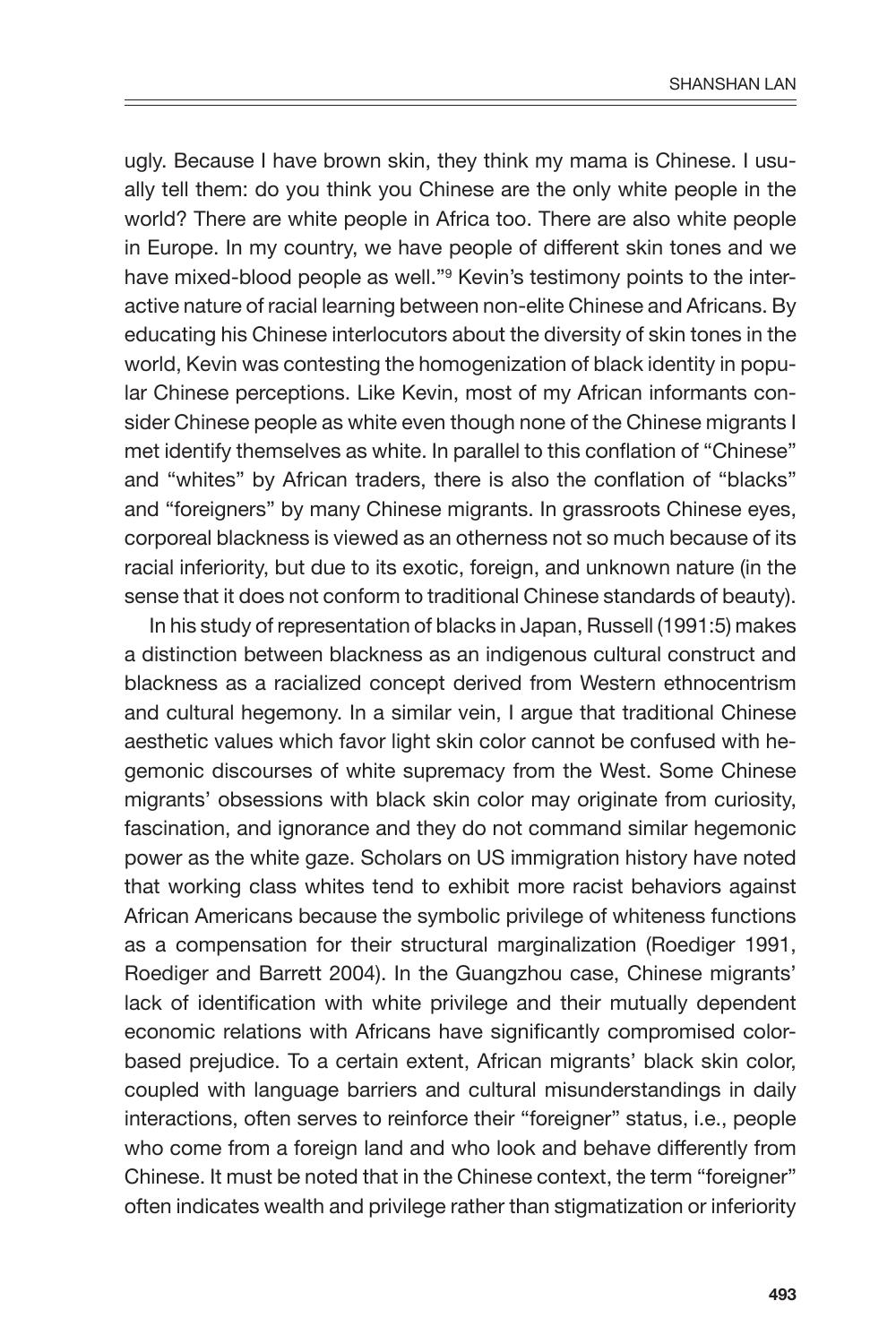(Brady 2000, Petracca 1990). The conflation of "blacks" and "foreigners" in Xiaobei and Sanyuanli also reflects class differences between Chinese migrants and some wealthy African traders, who are often addressed as *laoban* (boss) by Chinese migrant workers. In addition, some Africans' English language skills enable them to occupy a higher social status than Chinese due to the power of English as a global language (Lan 2016).

Closely related to skin color is the issue of body odor. Many of my African informants reported unpleasant experiences on the bus, when some Chinese covered their noses at the sight of them or avoided sitting beside them. Generally speaking, taxi drivers are the ones who complain the most about the body odor of Africans. One middle-aged taxi driver told me bluntly, "I don't like black devils*.* They are stinky and they love using perfumes. You know there is air-conditioning inside the taxi, so the smell is really strong. I usually open the window when I am riding with black devils."10 In reality, taxi drivers' racism/prejudice against Africans cannot be explained by body odor alone. Zhou et al. (2016) find that mutual distrust is a major cause of contentious relations between Chinese taxi drivers and African clients. While Chinese taxi drivers often complain about underpayment problems among Africans, the latter often use underpayment as a strategy to deal with dishonesty in taxi service. Compared to taxi drivers whose contacts with Africans are usually brief, Chinese migrants who have developed long term business relations with Africans generally have a more enlightened understanding of the issue. Lisa, a middle-aged Chinese petty trader explained to me, "Many Chinese think Africans are dirty, but their living habits are actually more sanitary than Chinese. They take at least two showers a day. They wash their hands and feet several times a day because of their religion."11 Lisa's testimony has been echoed by several Chinese wives of African men, who are quite impressed by their partners' hygiene preferences. Fangfang, a migrant woman from Guangxi province, told me that her Nigerian husband did more cleaning in the house than her and he also took care to clean the shoes of their baby every day.

The open-ended nature of mutual racial learning is manifested by the changing attitudes of Chinese towards Africans over time. One Nigerian trader who traveled frequently between Guangzhou and Lagos told me, "In 2003, there weren't many blacks in Guangzhou. Some Chinese would cover their nose when they saw a black person on the bus. But in 2007, they stopped doing it. They like to make friends with us and do business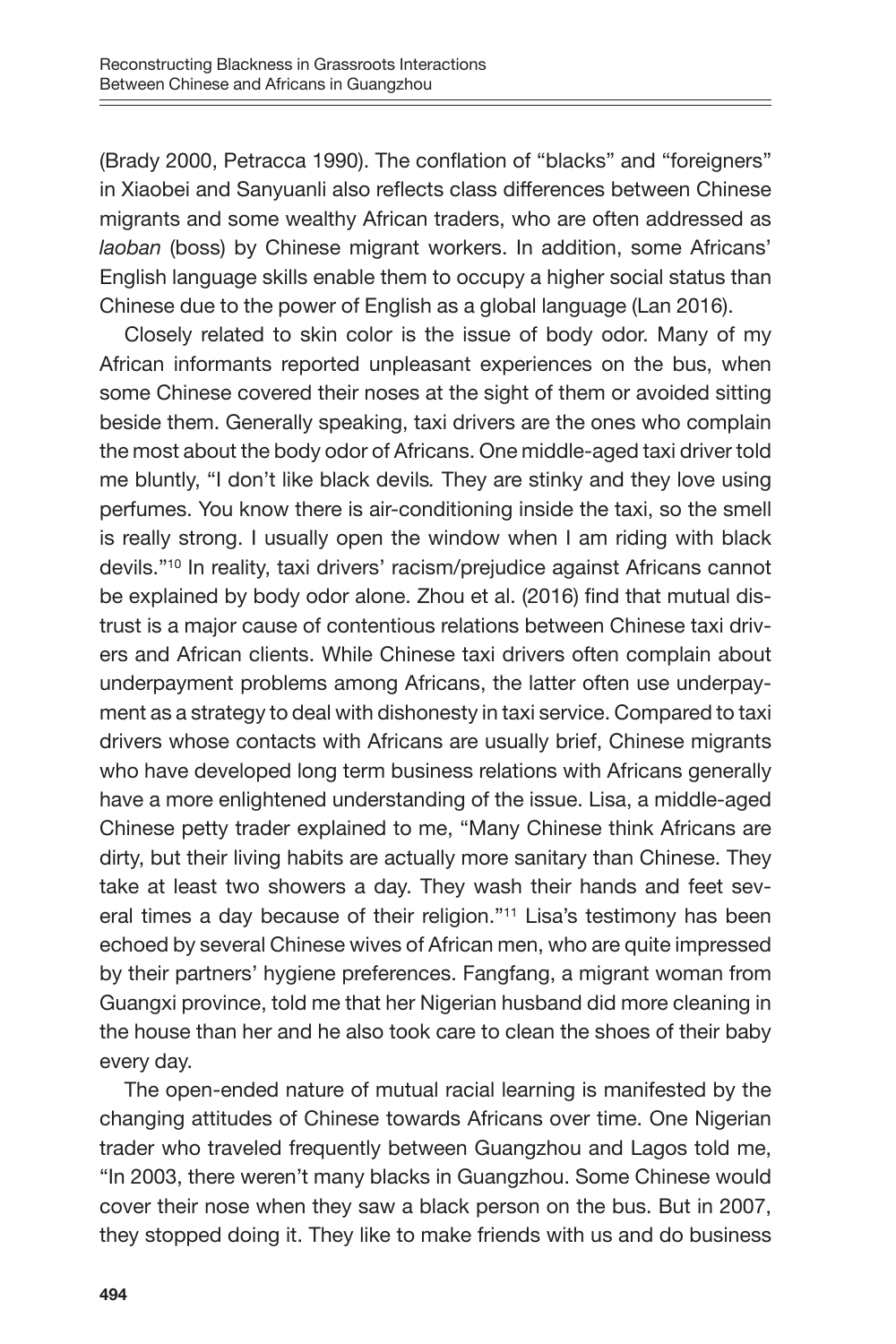with us. Some of them even take English classes in order to better communicate with us."12 As they stay longer in China and travel to different Chinese cities, some Africans begin to develop a better understanding of the heterogeneity in the Chinese population, mainly based on economic status and place of origins. They know that there are both rich and poor people in China. They also know that most of the Chinese they meet in the markets are migrants from less developed regions in China. As their knowledge about the African diaspora community grows, some Chinese migrants begin to make distinctions between different groups of Africans. Tian, a 28-year-old migrant from Henan province who provides transportation and delivery services to Africans with an unlicensed van, explained to me, "Blacks usually bargain a lot and they don't give tips. But some blacks are generous. They give me tips and even buy me lunch. It depends. Everyone is different."<sup>13</sup> Tian's testimony shows an interesting trend across many Chinese migrant narratives: on the one hand, they make generalizations about certain African behavior (i.e., bargaining a lot); on the other hand, they also recognize the heterogeneity in the African community by noting the diversity in individual behaviors.

#### **Issues of Credibility and Trust**

The concentration of informal trade activities in Guangzhou has facilitated the development of interpersonal social spaces between ordinary Chinese and Africans. Yet, it also fosters tensions and mutual stereotypes due to the language barrier, cultural misunderstanding, and the structural vulnerability of both Chinese and African petty traders in the global value chain (Lyons et al. 2013). In fact, issues of credibility and trust remain two of the most controversial topics in grassroots Chinese and African business interactions. In the field I heard many complaints such as "Chinese love cheating foreigners," "Africans have no credibility in China," "Chinese are impatient and rude people," and "Africans are miserly and rude clients." Lisa, the same woman who noted the superior hygiene habits of Africans, also expressed disdain for Nigerians due to their lack of credibility in business practices. She said, "One big lesson I learned from doing business with Nigerians is that you should never give them credit. Do not trust them so easily. If you give them credit, most likely you have to pay for the goods yourself. They do not feel pressured to pay you back. They think it is natural to owe people money."<sup>14</sup> When I asked Adam, a middle-aged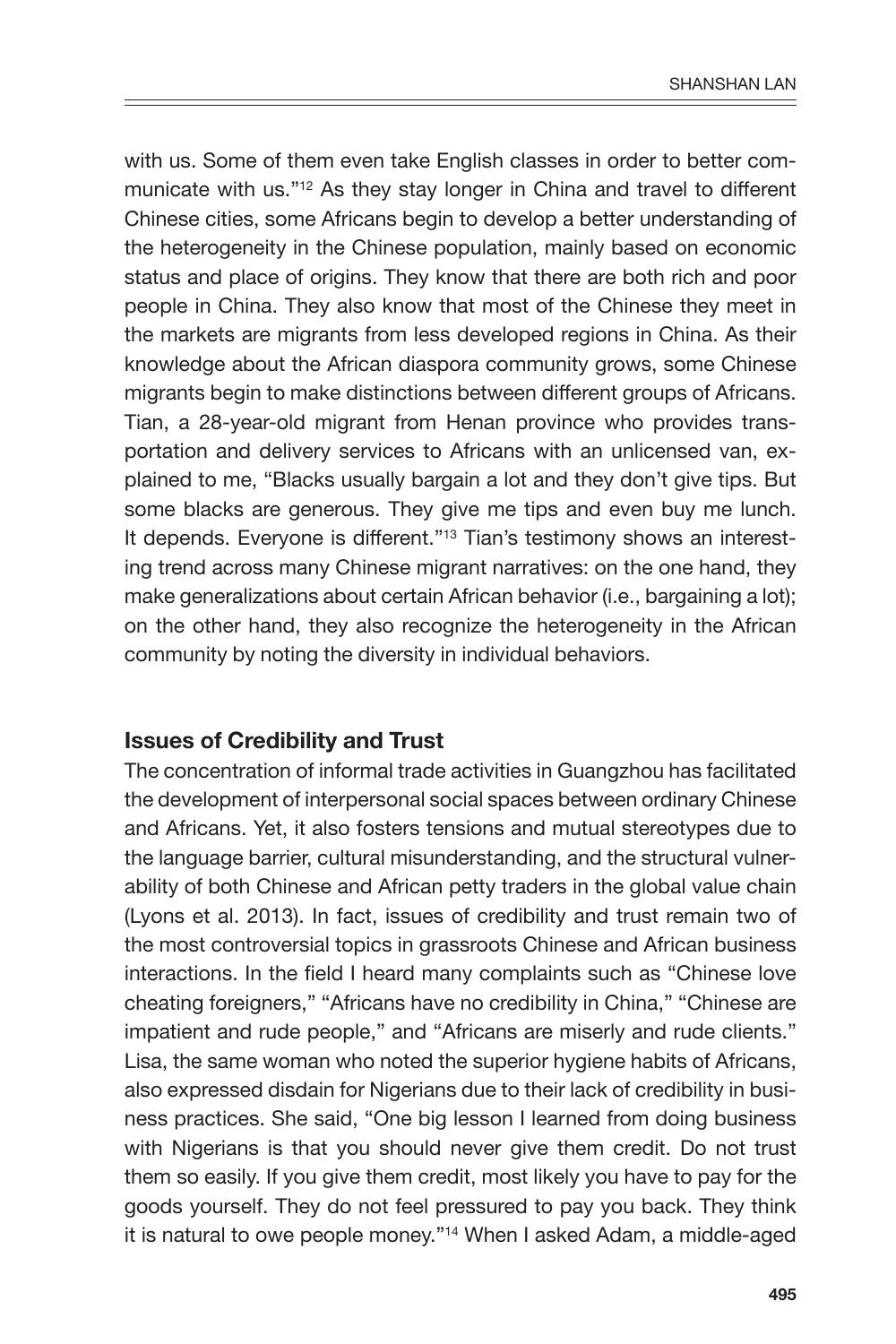undocumented Nigerian trader who stayed four years in Guangzhou, what he learned about Chinese culture, he replied promptly, "The only thing I learned is that Chinese cheat. They like cheating foreigners. Their law is to cheat the foreigner, but do not kill him."15 To a certain extent, the lack of legal contract in the informal economy and the heterogeneity in both the Chinese and African communities may foster opportunism and selfinterested pursuits of economic profits. However, the cheating narrative can also be interpreted as a powerful trope for grassroots Chinese and Africans to voice their frustrations and feelings of vulnerabilities in informal cross-cultural business interactions.

In his study of daily interactions between Chinese traders and their Ghanaian employees, Giese (2013) examines cultural differences and misunderstandings as important mediating factors in grassroots Chinese/ African relations. This research finds that multilingualism and divergent cultural norms and expectations also structure Chinese and African trading/social behaviors in Guangzhou. Due to the great varieties of languages spoken in the African markets, Chinglish, or Chinese style English, functions as the major lingua franca for intergroup communication. According to Han (2013:88), Chinglish is characterized by "simple English vocabulary and sentence structures, repetition of key words, the mixing of Mandarin expressions, and clear influence of Chinese syntax." Bodomo (2010) uses the term "calculator communication" to describe non-verbal interactions between Chinese shopkeepers and African buyers, who depend on body language and a calculator for price inquiry and bargaining. While Chinglish and calculator communication are sufficient in handling basic business interactions, they are not sufficient in solving business disputes. Due to fierce competitions in the domestic market, and their structural marginality in the global value chain, many Africans have to bargain hard with their Chinese suppliers in order to make a profit. Although bargaining is also part of Chinese trading culture, the African bargaining practices are often perceived as offensive and troublesome in Chinese eyes. Due to their limited English proficiency, most Chinese consider it a nuisance trying to reason with African clients. Some became impatient and threatened to call the police in order to get rid of "troublesome" clients. The Chinese term *mafan* (trouble, troublesome) is often the first word African traders learn in China because they hear it so often from Chinese migrants and petty traders.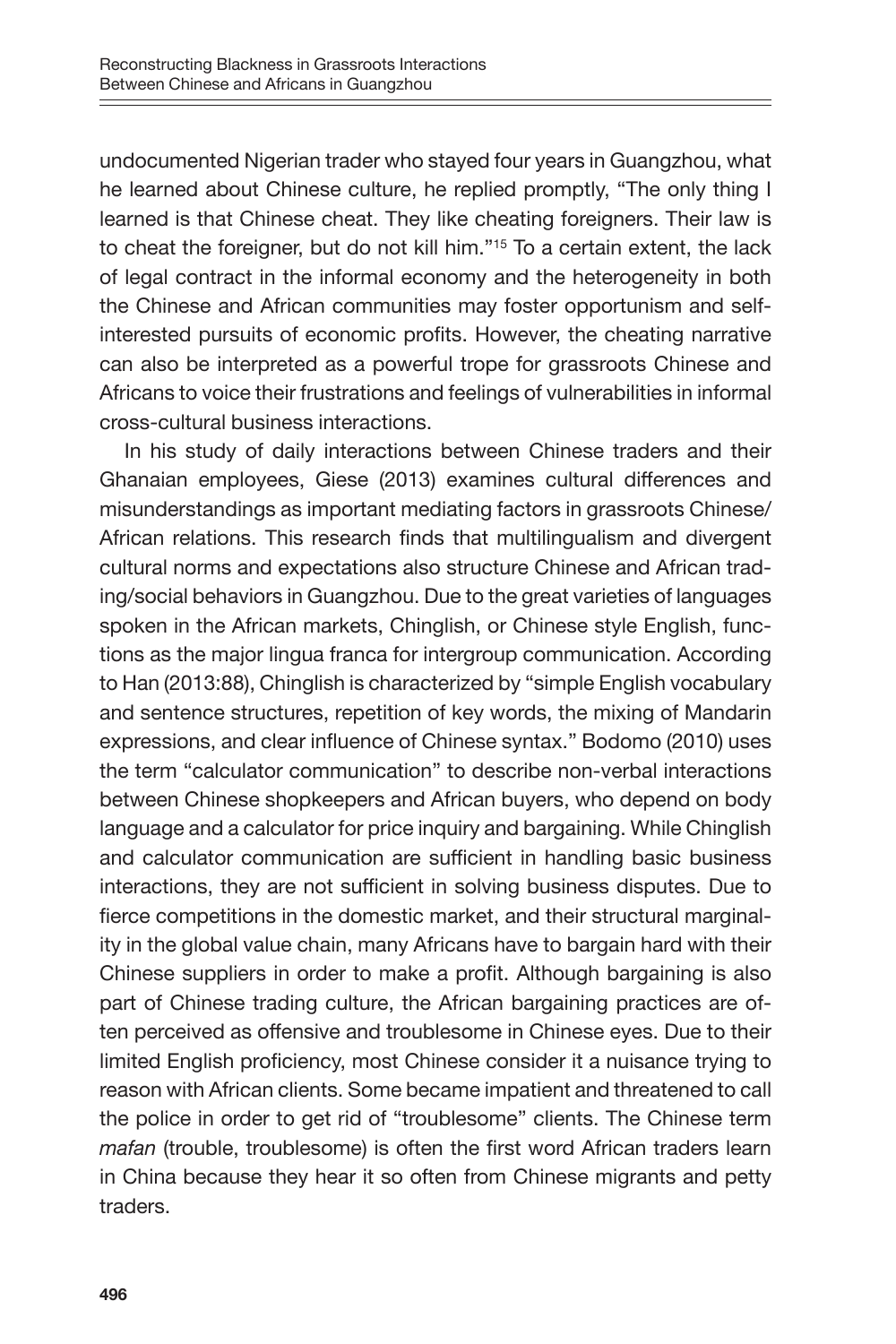One important source of cultural misunderstanding is Chinese and Africans' different attitudes towards money. Money became a bone of contention in the informal economy due to both groups' earnest desire to make it in Guangzhou. To a certain extent, Chinese migrants' contempt and disdain for black Africans result from the notorious haggling culture (in the Chinese eyes) among Africans and their frequent requests for credit when making a purchase. Many Chinese interpret such behaviors as evidence of Africans' poor financial status and stingy personalities. Ironically, the image of Africa as backward and poverty-ridden has been partly perpetuated by state propaganda since the Mao era, which oftentimes gives excessive publicity to Chinese aid to Africa. For most Africans, the Chinese reluctance to extend credit confirms the stereotype that Chinese care more about money than personal relations. Paul, an undocumented Nigerian trader, told me, "Chinese is good to you only because of money. They love money more than their lives. All they want is to take the money and push you out. We Africans, we believe in God and we do not cheat people."16 Echoing Paul's comment, many of my Christian African informants display a sense of moral superiority over Chinese, who are considered unscrupulous and greedy due to their lack of fear in God. Kevin made a contrast between the African and Chinese ways of recovering debt. He said, "In African culture, if people cannot get their money back, they would wait and give the debtor more time until he is able to pay. We Africans are patient people, but Chinese are not patient. When the goods were still on the way to Africa, they started calling you and asking for payment."<sup>17</sup>

In addition to cultural differences, mutual stereotypes resulting from disputes over money need to be contextualized by the shared structural vulnerability of both groups in urban China. Since business interactions in the informal economy depend primarily on personal relations and weak ties, both Chinese and African traders reported cases of being betrayed by family, friends, and acquaintances (Granovetter 1973). Youssef confided in me, "There are no human feelings (*renqing*) in the business world, only people's lust for money. When economic interests are involved, good friends turn against each other, Muslims turn against each other, families turn against each other. You cannot trust anyone."18 Youssef's comment shows that issues of credibility and trust are prevalent not only in intergroup relations but in intragroup contacts. In Youssef's eyes, the cousin who betrayed him by stealing money from his account is probably no less despicable than the African client who failed to pay back a debt. Like some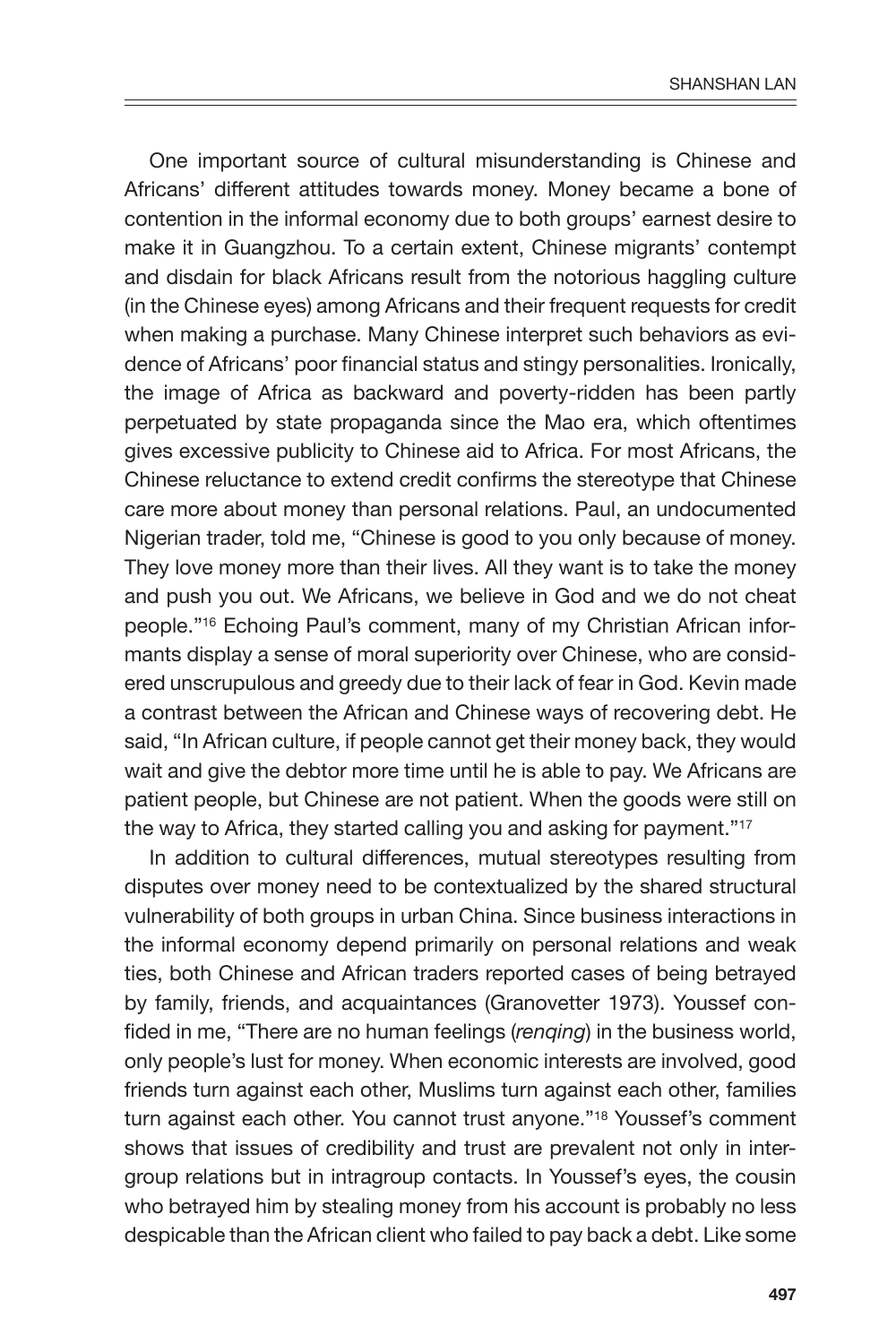Chinese migrants, Youssef often uses the term *yeman* (literally meaning uncivilized, barbarous) to describe some Africans. I once asked him to explain the term. Youssef thought for a while and replied, "Positively it means ignorant, simple-minded. Negatively, it means aggressive and difficult to reason with, just like me."19 Youssef's definition of yeman is fascinating because at first glance it seems to reproduce the Western racial discourse of blacks being primitive and uncivilized. However, a closer examination of his reasoning process reveals the absence of a hierarchical ranking of Chinese and Africans. Despite Youssef's negative opinions against some Africans, he actually places them at the same level as himself, i.e., as someone who has an argumentative and confrontational personality.

In their study of racialization of labor in the Chinese/African interface, Sautman and Yan (2016) note the racialization of Africans by various Chinese actors, and the racialization of Chinese by various African actors. The two authors propose a model of South-South racialization that is markedly different from the North-South exemplar. This research suggests that Chinese and African migrants' obsession with monetary issues has played an important role in their mutual racialization. In reality, grassroots Chinese perceptions of blacks as poor and miserly has more to do with Africans' economic status rather than their racial inferiority. According to many of my African informants, blacks from the United States are generally treated much better in Guangzhou than black Africans. Some of my African informants managed to find teaching jobs in China by posing as African Americans. The fact that black Americans receive more respect than black Africans shows that sometimes the color of one's passport is deemed more important in the Chinese eyes than the color of one's skin. Jun, a small factory owner from Shenzhen, explained to me his strategies of building trust with African clients. He said, "I try to do business with big bosses, those who have big money and those who have good reputations. I have one customer who always pays beforehand and we have no problems doing business together. I've been working with him for two or three years. We are very close friends. We often go out to eat and I also invited him to my home for dinner."<sup>20</sup> While wealthy Africans are generally treated with courtesy and respect, undocumented Africans who have little financial resources for business (i.e., Nigeria Igbo) are more likely to be treated with contempt by some Chinese migrants.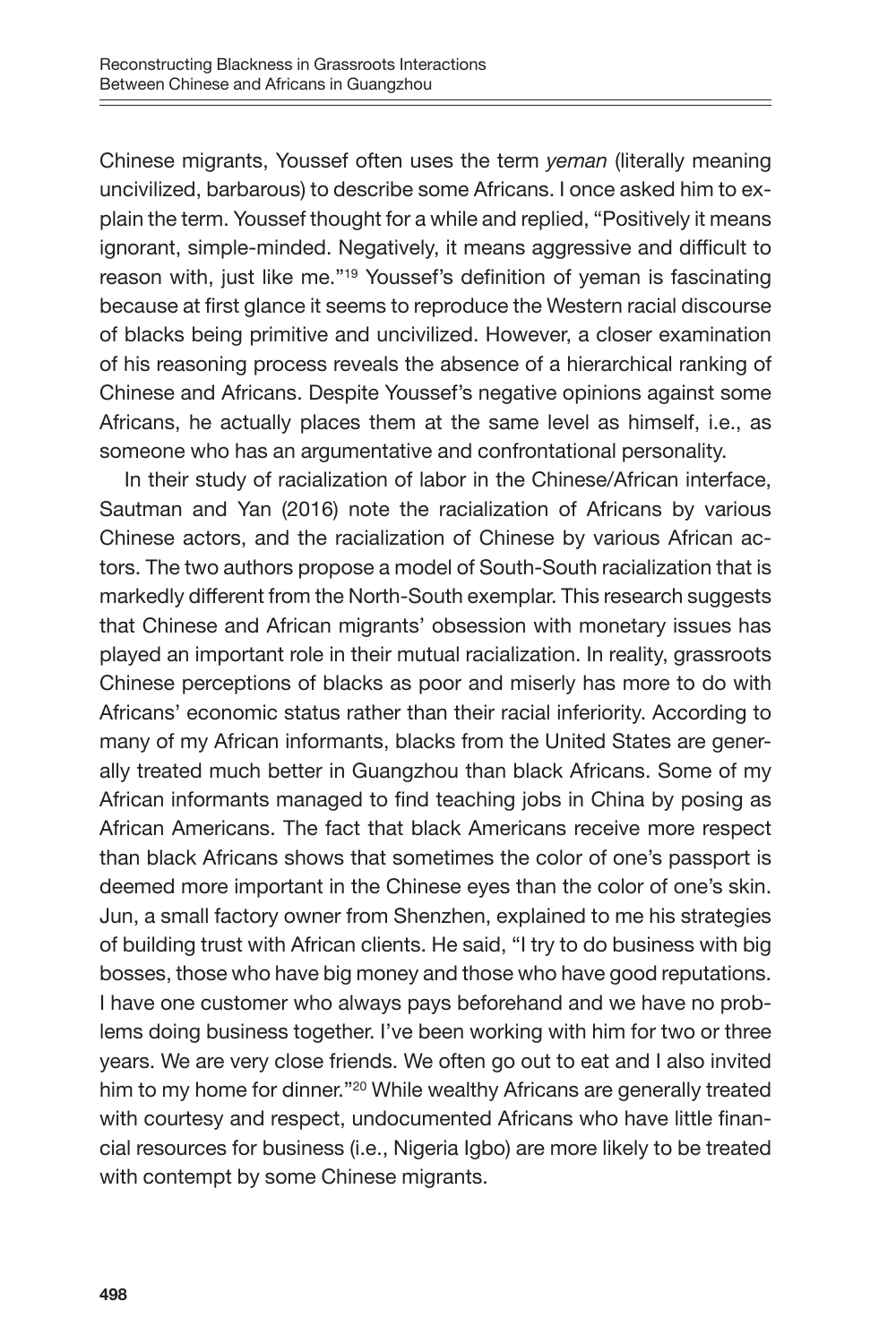#### **Contending Structural Marginalization**

Issues of credibility and trust highlight the contentious and idiosyncratic nature of racial learning between non-elite Chinese and Africans, which often involves mutual stereotypes and racialization. However, increased daily life interactions at the grassroots level can also lead to relatively positive intergroup relations and deeper levels of mutual understanding. While recognizing the many problems and challenges in Sino-African informal trade encounters, I want to focus in this section on the potentials of such grassroots encounters in opening up new spaces for contention against hegemonic discourses such as Sino-African friendship and white supremacy.

Differing from the state's categorization of Africans as "legal" and "illegal," Chinese migrants usually make distinctions between "good" and "bad" Africans. While the bad ones are involved in criminal activities, the good ones have a genuine desire to do business in China, regardless of their visa status. As noted by Cvajner and Sciortino, "in economics, an irregular status is nearly always translated into the possibility of charging a higher price for goods and services" (2010:398). Chinese migrants and some local Chinese regard the presence of undocumented Africans in Guangzhou as potential economic opportunities and are generally willing to provide various kinds of trade-related services in exchange for financial gain. Since undocumented Africans cannot open a bank account in China, they have to depend on underground banks operated by Chinese and other Africans in order to handle transnational cash flows. Although the business of foreign currency exchange is illegal, there are plenty of Chinese migrants providing such service to African traders. In Xiaobei, a historically Muslim neighborhood, the majority of the money changers are Muslim migrants from Northwestern China. Every morning they would stand near the market, chatting loudly to each other or bargaining on the phone with customers. An undocumented African only needs to make a phone call to get the service he needs, thus minimizing his chance of being intercepted by the police. In Sanyuanli, undocumented Nigerians often rely on their Chinese friends, spouses, or business partners to rent shop spaces in trade malls, collect market information, travel to other cities to make orders, and to provide other trade-related services.

Despite the instrumental nature of grassroots Chinese and African interactions, such mutually beneficial economic relations often serve as the starting point for the development of more nuanced and intimate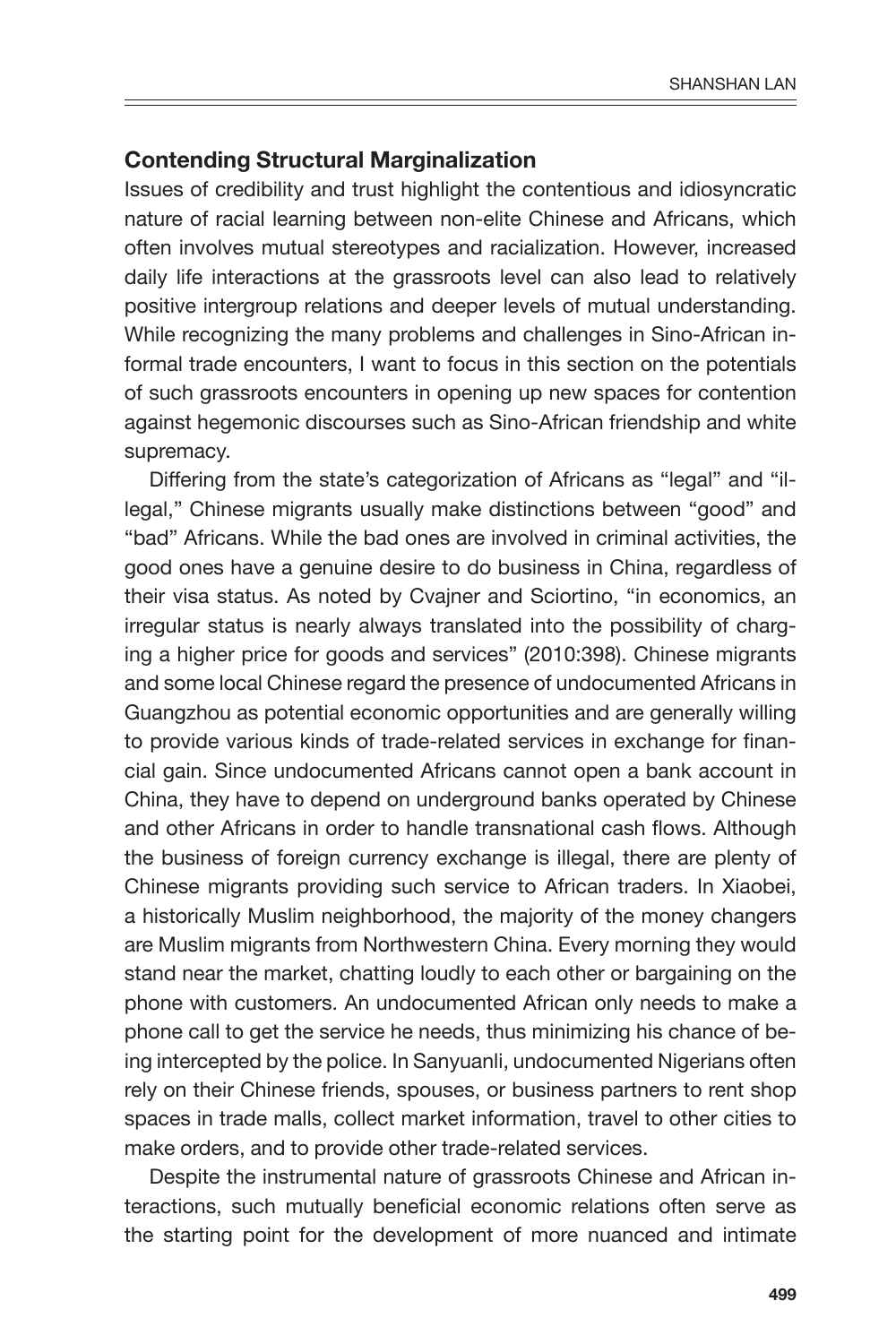relations at the personal level. Although frustrated by occasional disputes with African clients due to his limited English proficiency, Tian, a migrant worker from Henan province, also empathizes with Africans for the many challenges they have to face in China. He said, "Africans are the same kind of people as us except for skin color. We both left our hometowns and are struggling to make it in Guangzhou."<sup>21</sup> Coco, a middle-aged trader from Sichuan province, told me, "We like African clients because they order in big quantities. If they are certain you are a nice person, they would bring all their friends to buy in your shop. The police should not come to the market from time to time to arrest undocumented Africans because all the bad guys remain safe and those honest business men got caught."<sup>22</sup> Mike, a Chinese trader who stayed for eight years in Lagos before moving to Guangzhou, explained to me, "I like dealing with blacks because they are very direct people. Unlike Chinese who hide everything in their hearts, Africans would tell you what they want and it's easy communicating with them."23 Youssef, who generally holds less favorable opinions towards Africans, is nevertheless critical about the police's brutal treatment of them. He said, "Sometimes we have arguments with black clients, but we also sympathize with them a lot. The police should not arrest them. They should simply ask those visa overstayers to leave China. Some of them are treated like criminals. This is not the right way of doing things."<sup>24</sup> Youssef's sympathy towards Africans is closely related to his own vulnerable status as a Muslim minority in urban China, who is also subjected to police harassment from time to time.

Unlike state propaganda which mainly focuses on China's economic aid to Africa, most Chinese migrants and petty traders I met acknowledge Africans' contribution to the Chinese economy. Ming, a petty trader from Sichuan province, told me, "The top city officials do not like blacks, but for us mid- and lower-level Chinese, we welcome blacks because they are contributing a lot to the city's economy. They provide business and job opportunities for Chinese, especially for migrant workers from other parts of China. We do not have any negative feelings towards blacks because we rub shoulders with them every day."25 Ming's testimony shows the discrepancy between elite and non-elite perspectives towards black Africans in Guangzhou. In reality, grassroots Chinese traders' attitudes towards black Africans are often mediated by a keen awareness of their shared structural marginalization with Africans in the official discourse on Sino/African trade relations. Coco opined, "Even though there are many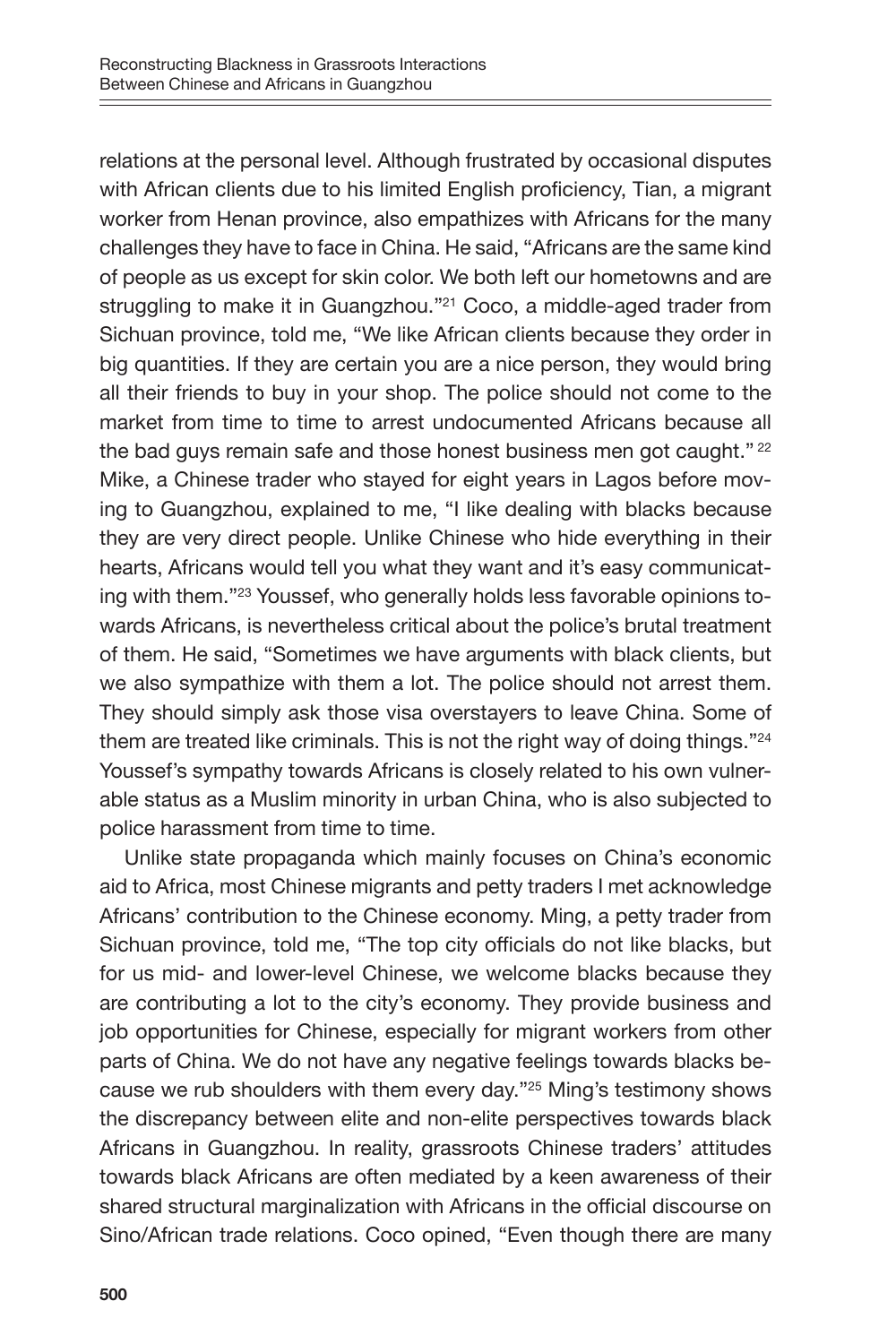talks about China/African cooperation, it is those state-owned enterprises that reaped the benefits. We ordinary Chinese got nothing out of it. How can you talk about friendship with African brothers while refusing to give them visa and keeping them outside your door?"26 Coco's comment reveals her insight into the asymmetrical nature of Sino/African relations: the official rhetoric of Sino/African friendship is mainly used to guard the benevolent image of China and the economic interests of Chinese investment in Africa, not to protect the grassroots trade activities of Africans in China. Coco's critique is echoed by Mike. He said, "The Chinese government only cares about state-owned enterprises. They do not care about small entrepreneurs. People like me do not exist in the eyes of the Chinese government. We can't influence state policy, but we still hope the government can be more lenient to those itinerant traders."<sup>27</sup> Mike's feeling of disempowerment is shared by several Chinese petty traders, who urged me to convey their opinions to top state officials.

It is important to note that within the African communities in Guangzhou there is a similar critique of China's stringent visa policy. Sempala, a Ugandan trader who had been fighting the uphill battle of renewing his visa through agents in Hong Kong, criticized the Chinese government for the problem of illegal residence: "I think the blame goes to the Chinese government. They are using outdated immigration policies to handle the current problem. How can someone finish ordering, checking, and shipping their goods in one month? It is impossible. The Chinese government should be responsible for the overstaying problem."<sup>28</sup> Sam, a Nigerian trader I met in Lagos, blamed the rising crime rates in Guangzhou on China's arbitrary visa policy. He said, "Nowadays genuine business people are unable to get visas to China. Those bad people would buy visa from agents in order to enter China and overstay there. If the Chinese government relaxes its visa policy, it will help reduce crime. Without visa, people cannot travel freely to do business and they would do anything to survive there."29 The convergence between grassroots Chinese and African voices in criticizing Chinese state's immigration policy reflects the shared structural marginalization of both groups in official Sino/African trade relations. It also points to an alternative construction of blackness that is different from the homogenization and criminalization of black Africans in popular Chinese media.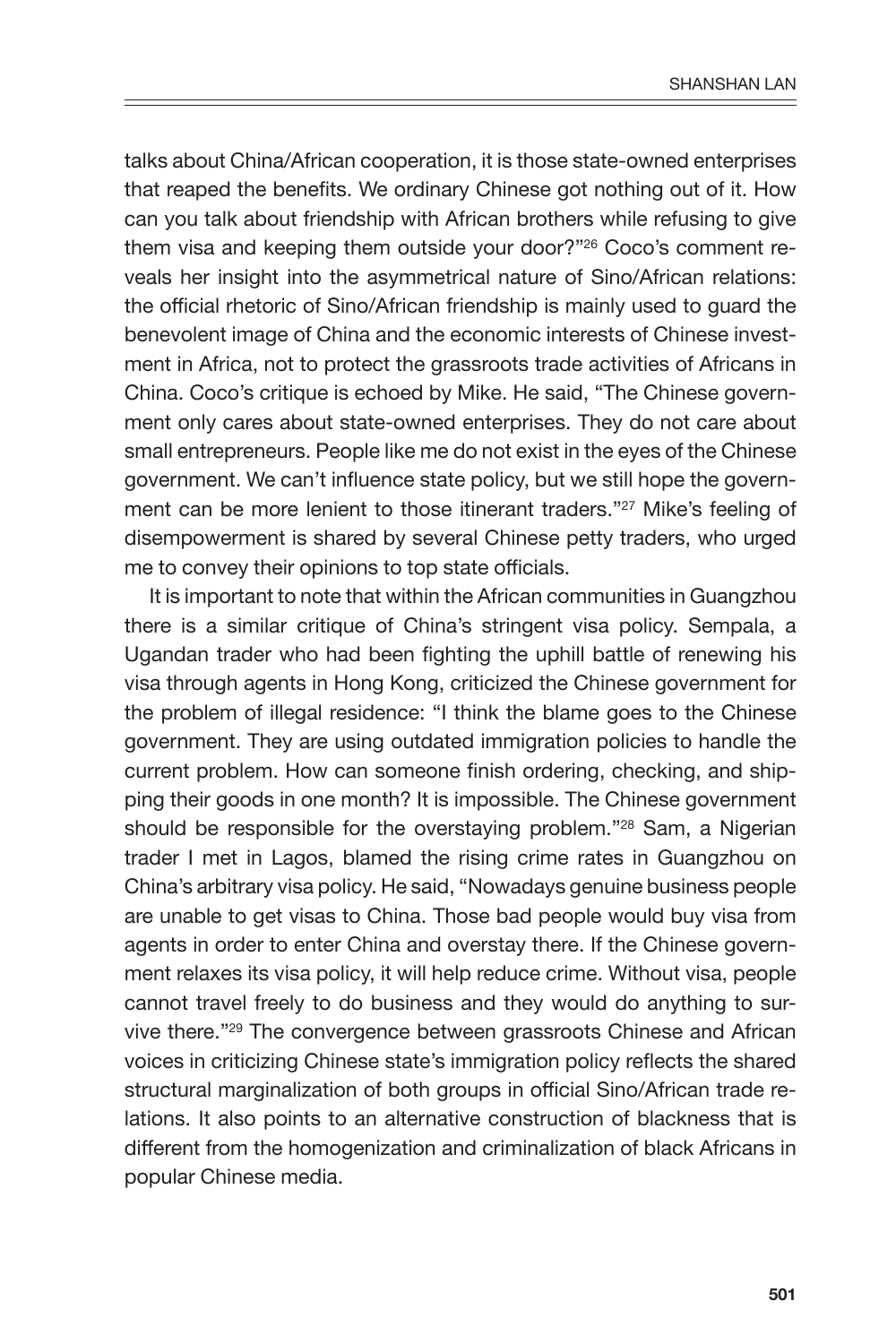## **Conclusion**

In May 2016, a Chinese commercial for laundry detergent Qiaobi went viral on the Internet. In the advertisement a sexy Chinese woman flirtatiously stuffs a black man into a washing machine and miraculously transforms him into a fair-skinned Chinese guy. The commercial has ignited a heated discussion on racism in China in the English media. While some interpret it as evidence of blatant racism against blacks in Chinese society, others warn against a Western-centric notion of racism by emphasizing the different historical and cultural contexts in China.<sup>30</sup> In my opinion, the Qiaobi controversy has provided an interesting starting point for discussions about the transnational circulation of racial knowledge and the multiple modes of racialization of blackness in a global context. However, little attention has been paid to the existence of multiple Chinese gazes and the gap between popular perceptions of blackness, which is based mainly on presumptive racialization, and grassroots reconstruction of blackness, which is based on interactive racialization. To a certain extent, grassroots interactions between Chinese and African migrants in Guangzhou hold the promise to fill this knowledge gap and contribute to the diversification of racial knowledge about blackness in China.

In his classic work *Black Folk Here and There*, St. Clair Drake (1987) exposes the limitation of the US context in theorizing race and racism by examining the multifaceted nature of blackness in non-Western cultures. Besides emphasizing the different varieties of racism, Drake also makes a distinction between racism and color prejudice. Following Drake's attention to the cultural construction of racial meanings, this research argues that grassroots Chinese representations of blackness need to be differentiated from anti-black racism in Western discourses. While many of my African informants in Guangzhou reported experiencing an othering process due to their black skin color, some of them also emphasize the qualitative difference between the white gaze and the Chinese gaze. A middleaged engineer from Niger who was on a business trip in Guangzhou told me, "I like China because here you are treated like a human being. People talk to you. In France, when they see you as a black person, they avoid talking to you. They try to keep a distance from you. You can tell the horror on their faces."31 It is worth noting that there are important moments when the Chinese gaze converges with the white gaze, which is reflected by the dominance of the "black threat" narrative in popular Chinese media. However, the "black threat" discourse is also contested by many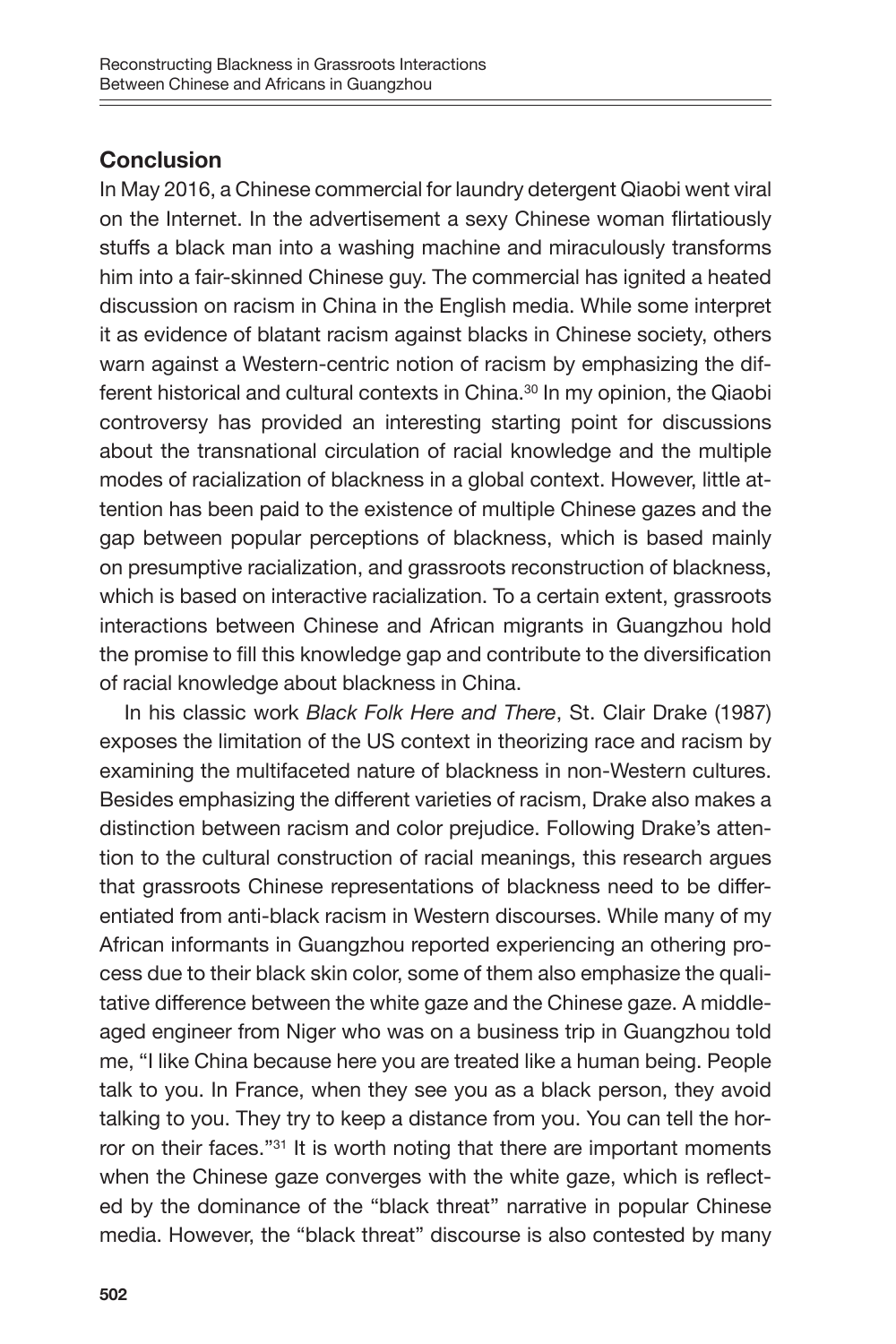rural-to-urban Chinese migrants, who offer a critique of state immigration control targeting black Africans from the bottom up.

Due to the existence of language barriers and cultural misunderstandings, racial learning between non-elite Chinese and Africans proves to be a contentious process fraught with tensions and stereotypes, which lead to gaps and contradictions in grassroots Chinese constructions of blackness. In his study of a multiethnic neighborhood in London, Baumann (1996) identifies a dual discursive competence among the residents. On the one hand, the Southallians embrace a dominant discourse which builds on reified notions of culture and community; on the other hand, they also adopt a demotic discourse which offers more flexible and contested constructions of ethnic boundaries. This research finds that grassroots Chinese constructions of blackness also oscillate between homogenization and contexualization on a regular basis. Africans are sometimes racialized as "blacks" who are radically different from Chinese in terms of skin color, language, culture, and business etiquette. Meanwhile, Chinese migrants also distinguish different groups of Africans based on their nationality, class status, English proficiency, and religious piety. Due to the relative absence of white privilege in globalization from below, racialization between non-elite Chinese and Africans is marked not only by its bi-directional nature, but by its deviation from the Western model of domination and subordination. Since grassroots interactions between Chinese and Africans is still a new phenomenon, we need to take into account the temporal dimension of this mutual learning process and the increasing exchanges of knowledge, ideas, and personal networks between the two groups.

For my African informants, despite their complaints about China's immigration policy, most traders acknowledge that China has provided an alternative route of success other than Europe and North America. Onyedi, a 30-year-old Nigerian who is married to a Chinese wife, explained to me, "We like Chinese better than Americans. Americans are tricky. They are thieves. Even if America gives me green card, I don't want to go there because there is no job in America. China has business opportunities, so I like staying in China."<sup>32</sup> Like Onyedi, many African traders constantly compare China and Euro-America in various ways. While they lament over the lack of human rights and democracy in China, they also recognize better economic opportunities and treatments towards blacks in the country. To a certain extent, China represents a space of rupture in the global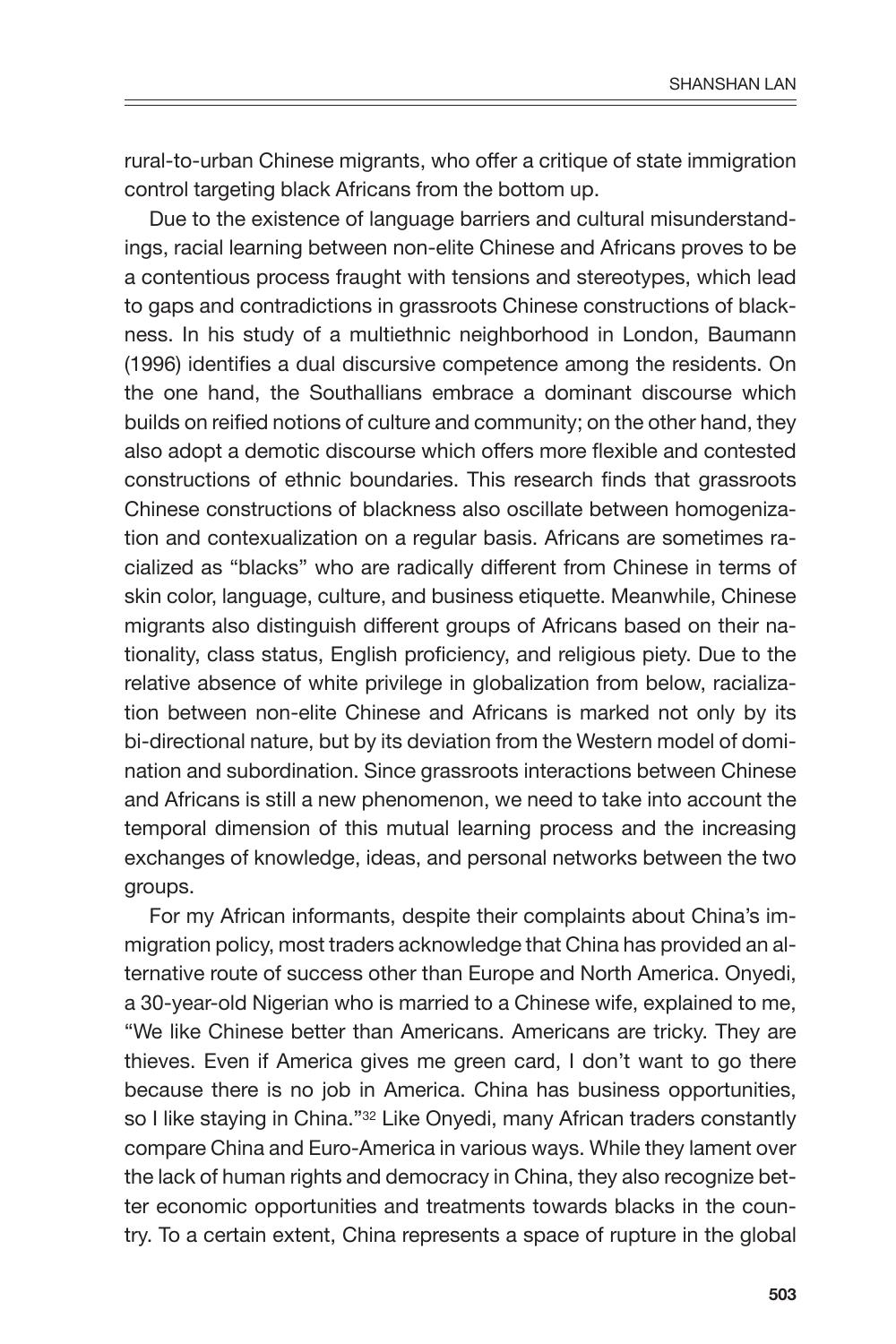circulation of racial knowledge due to its official anti-racist discourse and the limitation of the black/white binary in explaining the Chinese situation. However, China also runs the risk of reproducing the race-blind rhetoric in the West due to its official denial of anti-black racism in the country. To a certain extent, the domination of elite perceptions of blackness in China in both popular media and state immigration policy has effectively muted grassroots perspectives on Sino/African trade relations, which has the potential to offer alternative constructions of blackness.  $\blacksquare$ 

#### **Acknowledgments:**

This project was funded by the Hong Kong Research Grants Council HKBU 245512. Research assistance from Kelechi Nwadike, Aisha Kamulegeya, Melissa Musonda, Lamin Ceesay, Olivier Pan, and Allen Xiao is highly appreciated. An earlier draft was presented in the Moving Matters Research Seminar at the University of Amsterdam. I thank Willem van Schendel, Barak Kalir, Tina Harris, Gerben Nooteboom, and Leo Douw for their insightful comments. Thanks also go to two anonymous reviewers who offered constructive feedback.

#### **Endnotes:**

1Field notes, April 11, 2012, Guangzhou.

<sup>2</sup>In this article I am following the popular Chinese understanding of Africans, which mainly refers to sub-Saharan or black Africans. In Guangzhou, Arabic-speaking migrants from North Africa are usually identified by Chinese as Arabs, not as Africans.

<sup>3</sup>Strauss (2009) notes a consistency in China's official discourse on its relationship with Africa from the early 1960s to the 2000s, which hinges on long-lived principles such as non-interference, mutual benefit, friendship, and non-conditional aid.

4Hukou means household registration in English. It is one of the major means for the Chinese state to control the movement of people between urban and rural areas.

5The naming of foreigners as "barbarians" or "devils" originated from an ethnocentric tradition in ancient Chinese society, when Chinese culture was celebrated as the culmination of human civilization.

<sup>6</sup>*Guangzhou Daily* is the official newspaper of the Guangzhou municipal party committee and one of the highest circulating dailies in China.

7Examples of some websites include: http://www.kaixin001.com/repaste/3732666\_863144406. html?stat=orrecn\_out; http://club.kdnet.net/dispbbs.asp?boardid=33&id=3481225; http://tieba. baidu.com/p/2721825547; http://bbs.tianya.cn/post-free-1072745-1.shtml; http://bbs.tiexue.net/ post2\_2451510\_1.html. Accessed on June 22, 2016.

8Personal conversation, April 19, 2012, Guangzhou.

9Personal interview, May 10, 2012, Guangzhou.

<sup>10</sup>Personal conversation, June 7, 2012, Guangzhou.

11Personal interview, May 5, 2012, Guangzhou.

12Personal interview, July 23, 2013, Lagos.

13Personal interview, October 8, 2012, Guangzhou.

14Personal interview, May 5, 2012, Guangzhou.

15Personal interview, July 25, 2012, Guangzhou.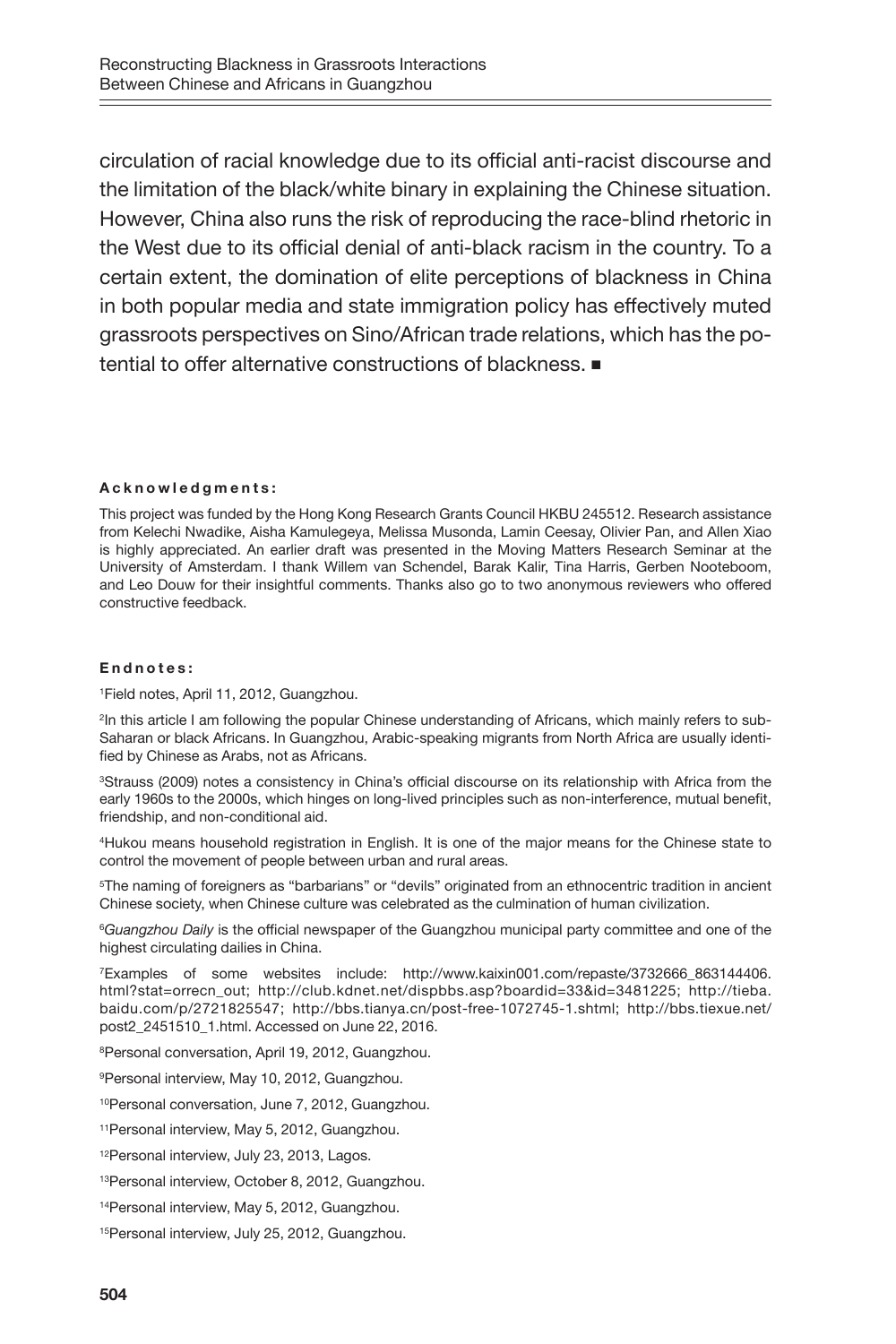<sup>16</sup>Personal interview, June 4, 2012, Guangzhou.

17Informal conversation, July 23, 2012, Guangzhou.

18Personal communication, April 10, 2012, Guangzhou.

<sup>19</sup>Personal conversation, May 2, 2012, Guangzhou.

20Personal interview, July 26, 2012, Guangzhou.

21Personal interview, October 8, 2012, Guangzhou.

22Personal interview, March 19, 2013, Guangzhou.

23Personal interview, June 15, 2013, Guangzhou.

24Personal conversation, April 10, 2012, Guangzhou.

25Personal interview, April 9, 2012, Guangzhou.

26Personal interview, March 19, 2013, Guangzhou.

<sup>27</sup>Personal interview, June 15, 2013, Guangzhou.

28Personal interview, August 13, 2012, Guangzhou.

29Personal interview, August 5, 2013, Lagos.

30For a collection of essays on the Qiaobi controversial, see https://africansinchina.net/compilation-opinion-and-analysis-pieces-about-the-notorious-racistchinesead/. Last accessed August 23, 2017.

31Personal communication, April 5, 2012, Guangzhou.

32Personal communication, March 10, 2013, Guangzhou.

#### **References:**

- Baumann, Gerd. 1996. *Contesting Culture: Discourses of Identity in Multi-Ethnic London*. Cambridge: Cambridge University Press.
- Bodomo, Adams B. 2010. "The African Trading Community in Guangzhou: An Emerging Bridge for Africa-China Relations." *The China Quarterly* 203:693-707.

\_\_\_\_\_\_\_\_\_\_. 2012. *Africans in China: A Sociocultural Study and Its Implications on Africa-China Relations*. Amherst: Cambria Press.

- Bork-Hüffer, Tabea, Birte Rafflenbeul, Frauke Kraas, and Zhigang Li. 2014. "Global Change, National Development Goals, Urbanization, and International Migration in China: African Migrants in Guangzhou and Foshan." In Frauke Kraas, Surinder Aggarwal, Martin Coy, and Günter Mertins, eds. *Megacities: Our Global Urban Future*, 135-150. Berlin: Springer.
- Brady, Anne-Marie. 2000. "'Treat Insiders and Outsiders Differently': The Use and Control of Foreigners in the PRC." *The China Quarterly* 164:943-964.
- Cheng, Yinghong. 2011. "From Campus Racism to Cyber Racism: Discourse of Race and Chinese Nationalism." *The China Quarterly* 207:561-579.
- Cvajner, Martina and Giuseppe Sciortino. 2010. "Theorizing Irregular Migration: The Control of Spatial Mobility in Differentiated Societies." *European Journal of Social Theory* 13(3):389-404.
- De Genova, Nicholas. 2005. *Working the Boundaries: Race, Space, and "Illegality" in Mexican Chicago*. Durham: Duke University Press.
- Dikötter, Frank. 1992. *The Discourse of Race in Modern China*. London: C. Hurst & Co.
- Drake, St. Clair. 1987. *Black Folk Here and There*. Los Angeles: Center for Afro-American Studies, University of California.

Du Bois, W.E.B. 1965. *The Souls of Black Folk*. In *Three Negro Classics*, 207-398. New York: Avon Books.

Fanon, Frantz. 1967. *Black Skin, White Masks*. Charles Lam Markmann, trans. New York: Grove Weidenfeld.

Frazier, Robeson Taj. 2014. *The East Is Black: Cold War China in the Black Radical Imagination*. Durham: Duke University Press.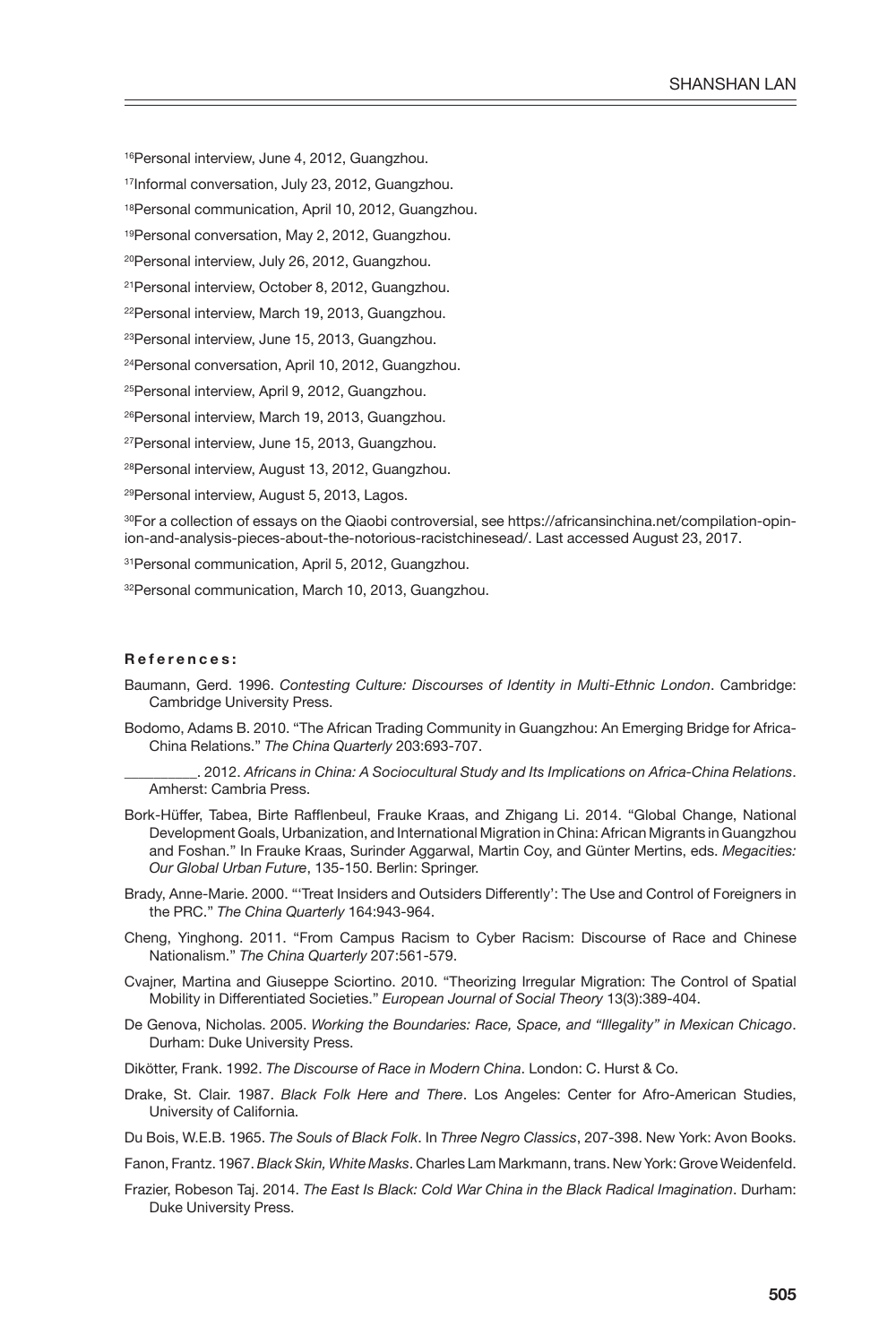- Giese, Karsten. 2013. "Same-Same but Different: Chinese Traders' Perspectives on African Labor." *The China Journal* 69:134-153.
- Gilroy, Paul. 1992. *The Black Atlantic: Modernity and Double Consciousness*. Cambridge: Harvard University Press.
- Granovetter, Mark S. 1973. "The Strength of Weak Ties." *American Journal of Sociology* 78(6):1360-1380.
- Guridy, Frank. 2010. *Forging Diaspora: Afro-Cubans and African-Americans in a World of Empire and Jim Crow.* Chapel Hill: University of North Carolina Press.
- Han, Huamei. 2013. "Individual Grassroots Multilingualism in African Town in Guangzhou: The Role of States in Globalization." *International Multilingual Research Journal* 7(1):83-97.
- Haugen, Heidi Østbø. 2012. "Nigerians in China: A Second State of Immobility." *International Migration* 50(2):65-80.
- Hickey, Maureen and Brenda S. A. Yeoh. 2016. "Crossing Borders and Traversing Boundaries: Closing the 'Gap' between Internal and International Migration in Asia." *Population, Space, and Place* 22(7):642-650.
- Ho, David Y. F. 1985. "Prejudice, Colonialism, and Interethnic Relations: An East-West Dialogue." *Journal of Asian and African Studies* 20:218-231.
- Huynh, T. Tu. 2016. "A 'Wild West' of Trade? African Women and Men and the Gendering of Globalisation from below in Guangzhou." *Identities* 23(5):501-518.
- Jacques, Martin. 2009. *When China Rules the World: The End of the Western World and the Birth of a New Global Order*. New York: The Penguin Press.
- Jenner, William John Francis. 2001. "Race and History in China." *New Left Review* 11:55-77.
- Johnson, J.M. Dujon. 2007. *Race and Racism in the Chinas: Chinese Racial Attitudes toward Africans and African-Americans*. Bloomington: AuthorHouse.
- Ju, Yang. 2008. "Zai sui waiguoren jiang naru liudong renyuan guangli fuwu [Foreigners in Guangzhou will be Incorporated into the Management and Service of the Floating Population in the City]." *Guangzhou Daily*, April 17.
- Ke, Xuedong and Anna Du. 2007. "A Full Record of 'Black Tribes' in Guangzhou." *Guangzhou Daily*, December 13.
- Kim, Nadia Y. 2008. *Imperial Citizens: Koreans and Race from Seoul to LA*. Stanford: Stanford University Press.
- King, Russell and Ronald Skeldon. 2010. "'Mind the Gap!' Integrating Approaches to Internal and International Migration." *Journal of Ethnic and Migration Studies* 36(10):1619-1646.
- Kubota, Ryuko and Angel Lin. 2006. "Race and TESOL: Introduction to Concepts and Theories." *TESOL Quarterly* 40(3):471-493.
- Lan, Shanshan. 2015. "State Regulation of Undocumented African Migrants in China: A Multi-scalar Analysis." *Journal of Asian and African Studies 50*(3):289-304.

\_\_\_\_\_\_\_\_\_\_. 2016. "The Shifting Meanings of Race in China: A Case Study of the African Diaspora Communities in Guangzhou." *City & Society 28*(3):298-318.

\_\_\_\_\_\_\_\_\_\_. 2017. *Mapping the New African Diaspora in China: Race and the Cultural Politics of Belonging*. New York: Routledge.

- Li, Shubo and Helge Rønning. 2013. "Half-Orchestrated, Half Freestyle: Soft Power and Reporting Africa in China." *Ecquid Novi: African Journalism Studies* 34(3):102-124.
- Li, Zhigang, J.C. Ma, and Desheng Xue. 2009. "An African Enclave in China: The Making of a New Transnational Urban Space." *Eurasian Geography and Economics* 50(6):699-719.
- Li, Zhigang, Michal Lyons, and Alison Brown. 2012. "China's 'Chocolate City': An Ethnic Enclave in a Changing Landscape." *African Diaspora* 5(1):51-72.
- Li, Zhigang, Xu De-Sheng, Du Feng, and Zhu Ying. 2009. "The Local Response of Transnational Social Space under Globalization in Urban China: A Case Study of African Enclave in Guangzhou." *Geographical Research* 28(4):920-932.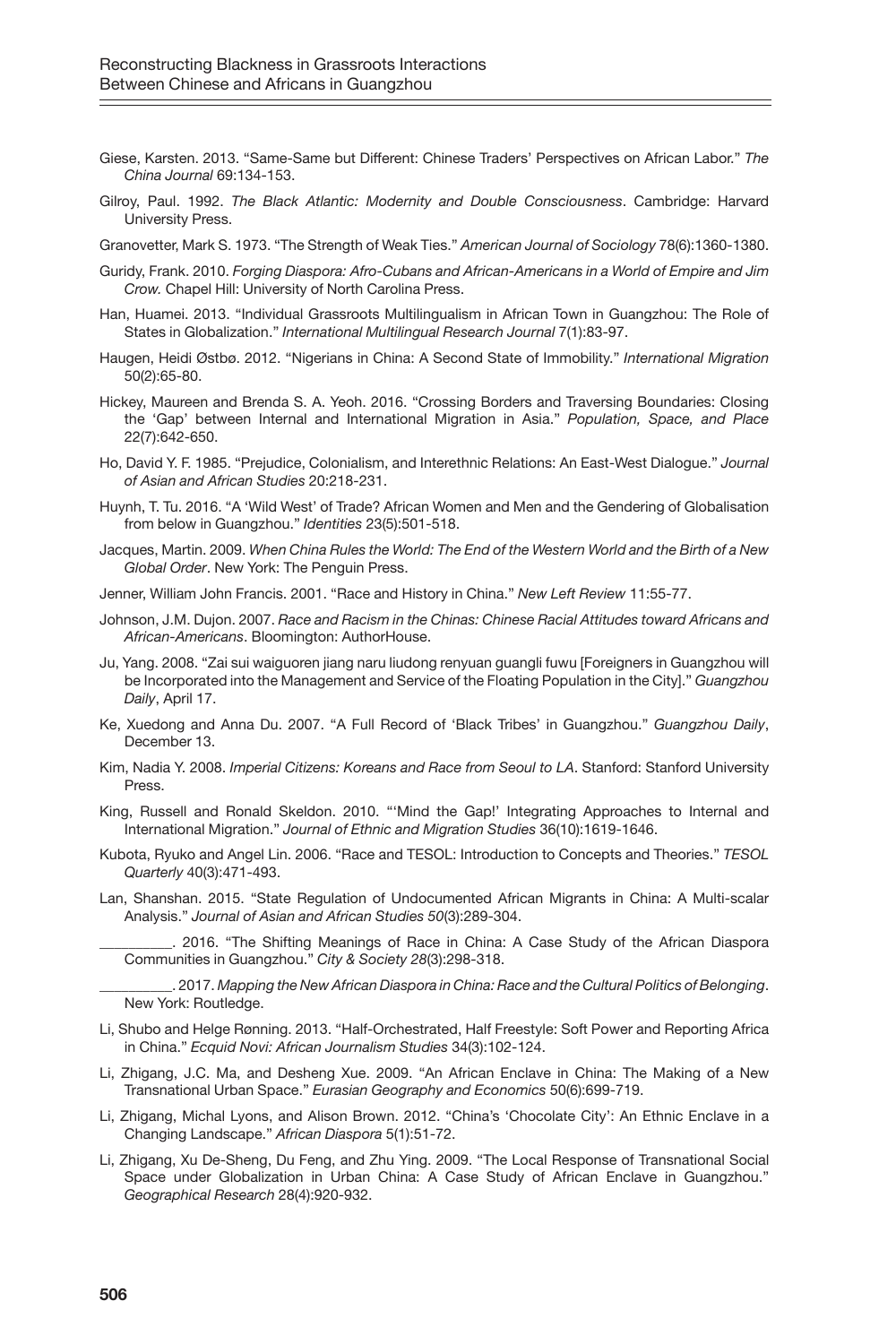- Liao, Ronghui and Guoqiang Du. 2011. "Guangzhou diqu waiguoren fanzui qingkuang fenxi ji duice yanjiu [An Analysis of Crimes Committed by Foreigners in Guangzhou Area and Responding Strategies]." *Fazhi luntan* 4:260-269.
- Lufrano, Richard. 1994. "The 1988 Nanjing Incident: Notes on Race and Politics in Contemporary China." *Bulletin of Concerned Asian Scholars* 26(1-2):83-92.
- Lyons, Michal, Alison Brown, and Zhigang Li. 2013. "The China-Africa Value Chain: Can Africa's Small-Scale Entrepreneurs Engage Successfully in Global Trade?" *African Studies Review* 56(3):77-100.
- Mathews, Gordon and Carlos Alba Vega. 2012. "Introduction: What is Globalization from Below?" In Gordon Mathews, Gustavo Lins Ribeiro, and Carlos Alba Vega, eds. *Globalization from Below: The World's Other Economy* 1-14. London: Routledge.
- Mullen, Bill. 2004. *Afro-Orientalism*. Minneapolis: University of Minnesota Press.
- Patterson, Tiffany Ruby and Robin Kelley. 2000. "Unfinished Migrations: Reflections on the African Diaspora and the Making of the Modern World." *African Studies Review* 43(1):11-45.
- Petracca, Mark P. 1990. "The Return to Second-class Citizenship in China." *Asian Affairs, An American Review* 17(2):82-94.
- Pieke, Frank N. 2012. "Immigrant China." *Modern China* 38(1):40-77.
- Prashad, Vijay. 2001. *Everybody was Kung Fu Fighting: Afro-Asian Connections and the Myth of Cultural Purity.* Boston: Beacon Press.
- Qiu, Zhixin. 2011. "Dui zai yue waiguoren guanli fuwu gongzuo de tantao [Exploration and Discussion on the Administration and Services to Foreigners in Guangdong Province]." *Zhengfa xue kan* 28(4):112-115.
- Raphael-Hernandez Heike and Shannon Steen, eds. 2006. *AfroAsian Encounters: Culture, History, Politics*. New York: New York University Press.
- Rhodes, Jane. 2007. *Framing the Black Panthers: The Spectacular Rise of a Black Power Icon*. New York: New Press.
- Roediger, David R. 1991. *The Wages of Whiteness: Race and the Making of the American Working Class*. New York: Verso.
- Roediger, David and James Barrett. 2004. "Making New Immigrants 'Inbetween': Irish Hosts and White Panethnicity, 1890 to 1930." In Nancy Foner and George M. Fredrickson, eds. *Not Just Black and White: Historical and Contemporary Perspectives on Immigration, Race, and Ethnicity in the United States*, 167-190. New York: Russell Sage Foundation.
- Russell, John. 1991. "Race and Reflexivity: The Black Other in Contemporary Japanese Mass Culture." *Cultural Anthropology* 6(1):3-25.
- Sautman, Barry. 1994. "Anti-Black Racism in Post-Mao China." *The China Quarterly* 138:413-437.
- Sautman, Barry and Yan Hairong. 2016. "The Discourse of Racialization of Labor and Chinese Enterprises in Africa." *Ethnic and Racial Studies* 39(12):2149-2168.
- Shen, Simon. 2009. "A Constructed (Un)reality on China's Re-entry into Africa: The Chinese Online Community Perception of Africa (2006–2008)." *The Journal of Modern African Studies* 47(3):425-448.
- Stafford, Charles. 1993. "Book Review: The Discourse of Race in Modern China." *Man: The Journal of the Royal Anthropological Institute* 28(3):609.
- Stam, Robert and Ella Shohat. 2012. *Race in Translation: Culture Wars around the Postcolonial Atlantic.* New York: New York University Press.
- Sterling, Marvin D. 2010. *Babylon East: Performing Dancehall, Roots Reggae and Rastafari in Japan*. Durham: Duke University Press.

\_\_\_\_\_\_\_\_\_\_. 2011. "Searching for Self in the Global South: Japanese Literary Representations of Afro-Jamaican Blackness." *Japanese Studies* 31(1):53-71.

- Strauss, Julia C. 2009. "The Past in the Present: Historical and Rhetorical Lineages in China's Relations with Africa." *The China Quarterly* 199:777-795.
- Zeleza, Paul Tiyambe. 2005. "Rewriting the African Diaspora: Beyond the Black Atlantic." *African Affairs* 104(414):35-68.
- Zhou, Min, Shabnam Shenasi, and Tao Xu. 2016. "Chinese Attitudes toward African Migrants in Guangzhou, China." *International Journal of Sociology* 46(2):41-161.